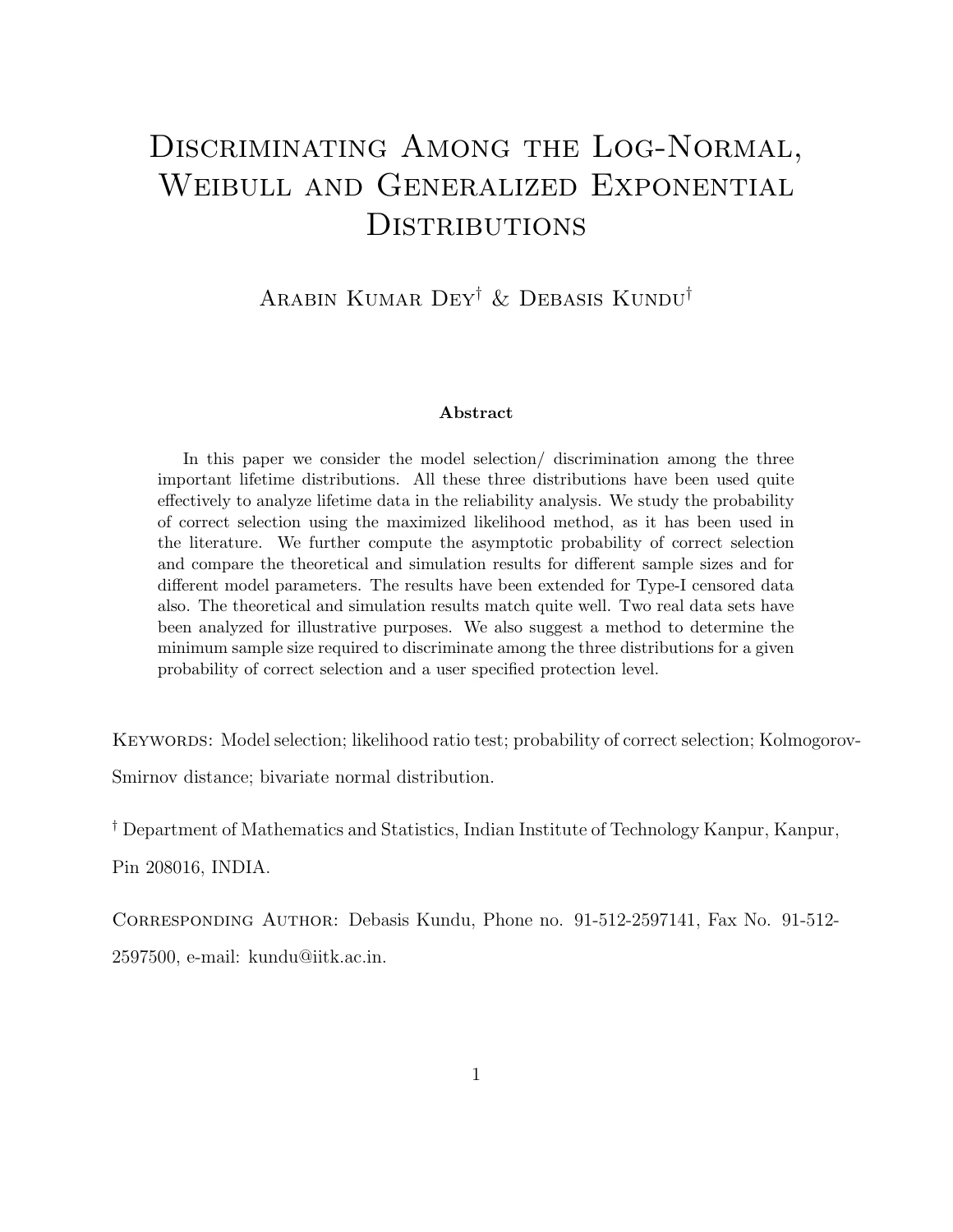#### 1 INTRODUCTION

Log-normal, Weibull and generalized exponential distributions have been used quite effectively in analyzing positively skewed data, which play important roles in the reliability analysis. Often it is assumed that the data are coming from a specific parametric family and the rest of the analysis are done based on that model assumption. But often choosing a particular model is quite difficult and the effect due to model mis-specification can be quite severe.

Suppose  $\{x_1, \ldots, x_n\}$  is a univariate lifetime data, *i.e.* each  $x_i > 0$ , and the preliminary descriptive data analysis indicates that it is coming from a positively skewed distribution function. Therefore, any of the three distributions can be used to model the data and all of them may fit the data very well. It is observed that for certain ranges of the parameter values the corresponding probability density functions (PDFs) or the cumulative distribution functions (CDFs) are very close to each other but some of the other characteristics can be quite different. Before explaining this with an example, we introduce the following notation. For  $\beta > 0$ ,  $\theta > 0$ ,  $\sigma > 0$ ,  $\eta > 0$ ,  $\alpha > 0$ ,  $\lambda > 0$ ,  $WE(\beta, \theta)$ ,  $LN(\sigma, \eta)$  and  $GE(\alpha, \lambda)$ denote Weibull, log-normal and generalized exponential distributions with shape and scale parameters as  $(\beta, \theta)$ ,  $(\sigma, \eta)$  and  $(\alpha, \lambda)$  respectively. The corresponding PDFs respectively are

WEIBULL:

$$
f_{WE}(x; \alpha, \theta) = \beta \theta^{\beta} x^{\beta - 1} e^{-(x\theta)^{\beta}}; \qquad x > 0,
$$
\n(1)

Log-normal:

$$
f_{LN}(x;\sigma,\eta) = \frac{1}{\sqrt{2\pi}x\sigma}e^{-\frac{(\ln x - \ln \eta)^2}{2\sigma^2}}; \qquad x > 0,
$$
\n
$$
(2)
$$

Generalized Exponential:

$$
f_{GE}(x; \alpha, \lambda) = \alpha \lambda \left( 1 - e^{-\lambda x} \right)^{\alpha - 1} e^{-\lambda x}; \qquad x > 0.
$$
 (3)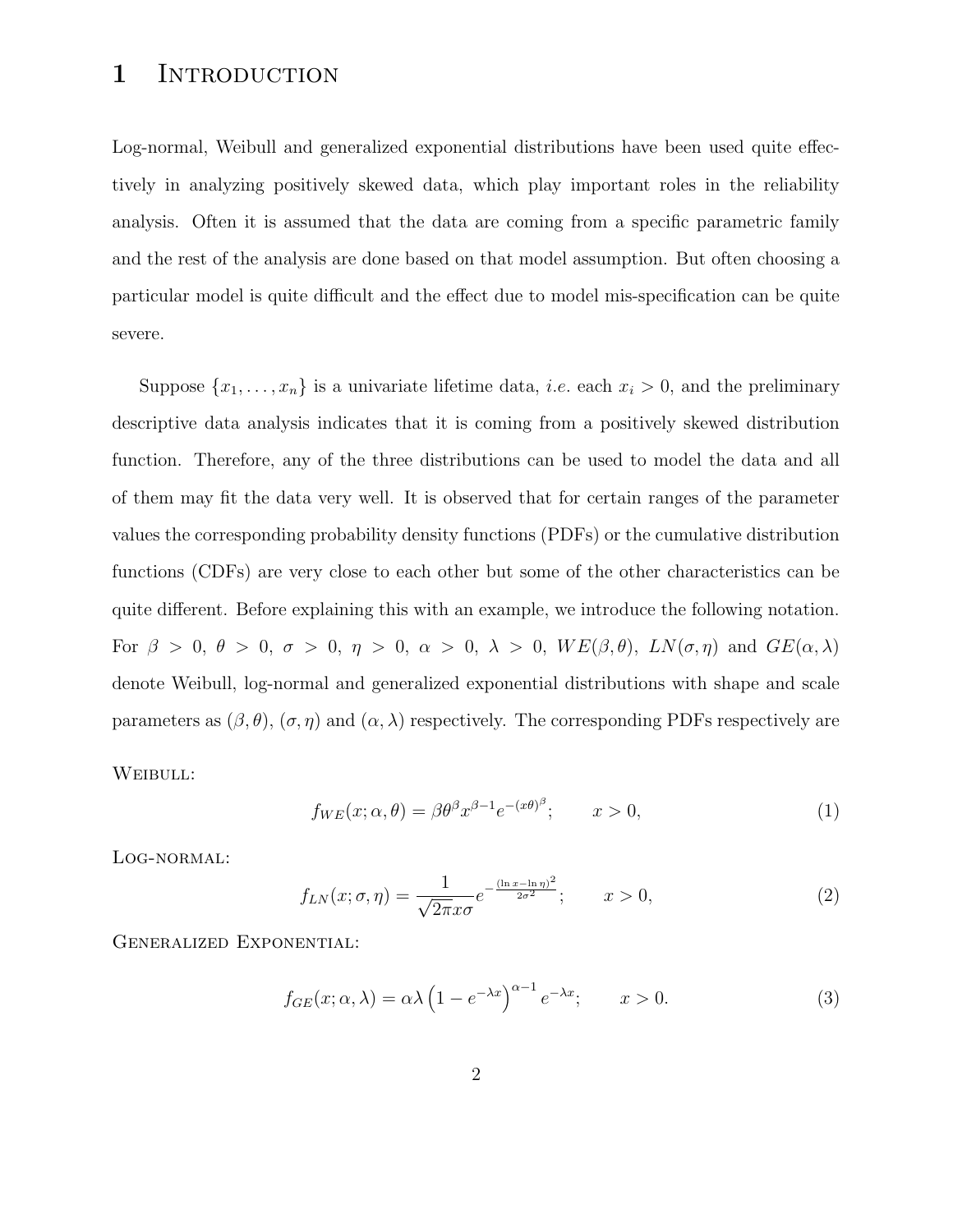Now we discuss briefly the necessity of choosing the correct model if all the models fit the data reasonably well. Cox [5] first discussed the effect of choosing the wrong model. Wiens [26] demonstrated it nicely by a real data example and recently Pascual [18] also provided the effect of mis-specification on the maximum likelihood estimates between two distribution functions.

Consider, the CDFs of  $GE(3, 1)$ ,  $WE(1.67, 0.48)$  and  $LN(0.45, 1.50)$  in Figure 1. From the Figure 1 the closeness of the three CDFs can be easily visualized. If the data are coming



Figure 1: The CDFs of  $GE(3, 1)$ ,  $WE(1.67, 0.48)$  and  $LN(0.45, 1.50)$ 

from one of the three distribution functions, it can be easily modeled by any of the other two distribution functions also. Therefore, the natural questions are how to choose the correct model and how reliable is this procedure? The problem of choosing the exact distribution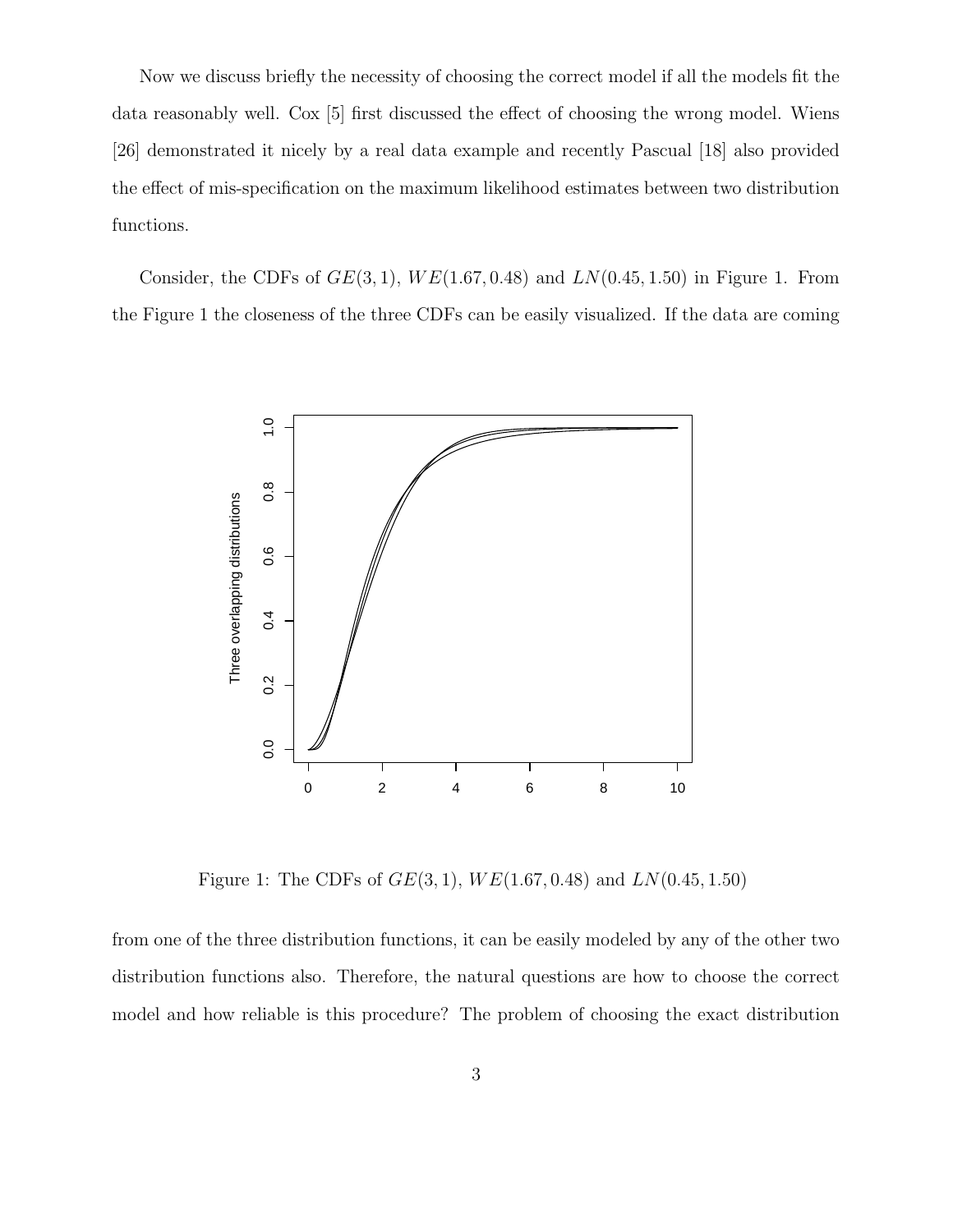becomes more difficult if the sample size is not very large or the data are censored. If the data are coming from  $GE(3, 1)$ , then the probability of correct selection (PCS) based on Monte Carlo simulations using the maximized likelihood method (the details will be explained in Section 2), is as follows:

| Sample Size   20 | 40 | 60 | -80                                                                       | 100 | $-500$ |
|------------------|----|----|---------------------------------------------------------------------------|-----|--------|
| <b>PCS</b>       |    |    | $\vert 0.265 \vert 0.428 \vert 0.523 \vert 0.599 \vert 0.659 \vert 0.976$ |     |        |

It is important to observe that the PCS can be as small as only 0.27 when the sample size is 20. On the other hand the effect of mis-specification can be quite severe. Let us look at the hazard functions or the mean residual life of the three distribution functions in Figures 2 and 3 respectively. The lower 5-th percentile points of those three distributions are 0.5273 (GE) & 0.3518 (WE) & 0.7155 (LN) respectively. It is clear that although the three CDFs are quite close to each other, but some of the other characteristics of the distribution functions can be quite different. The problem due to mis-specification may be observed in other cases also, for example in variable sampling plan, see Schneider [21], constructing confidence bounds, see for example Keats, Nahar and Korbell [11], or even in transformation, see for example Xie, Yang and Gaudoin [27].

The problem of choosing the correct distribution is an old problem in the statistical literature. The problem of testing whether some given observations follow one of the two possible distribution functions has been attempted by many researchers. Cox [5, 6] first considered this problem in general for discriminating between two non-nested models and then Atkinson [1], Chen [4], Chambers and Cox [3] also made significant contributions in this problem. Due to increasing applications of the lifetime distributions, special attention has been paid in discriminating between the log-normal and Weibull distributions (Dumonceaux and Antle [7], Pereira [19], Chen [4], Quesenberry and Kent [23], Kundu and Manglick [13],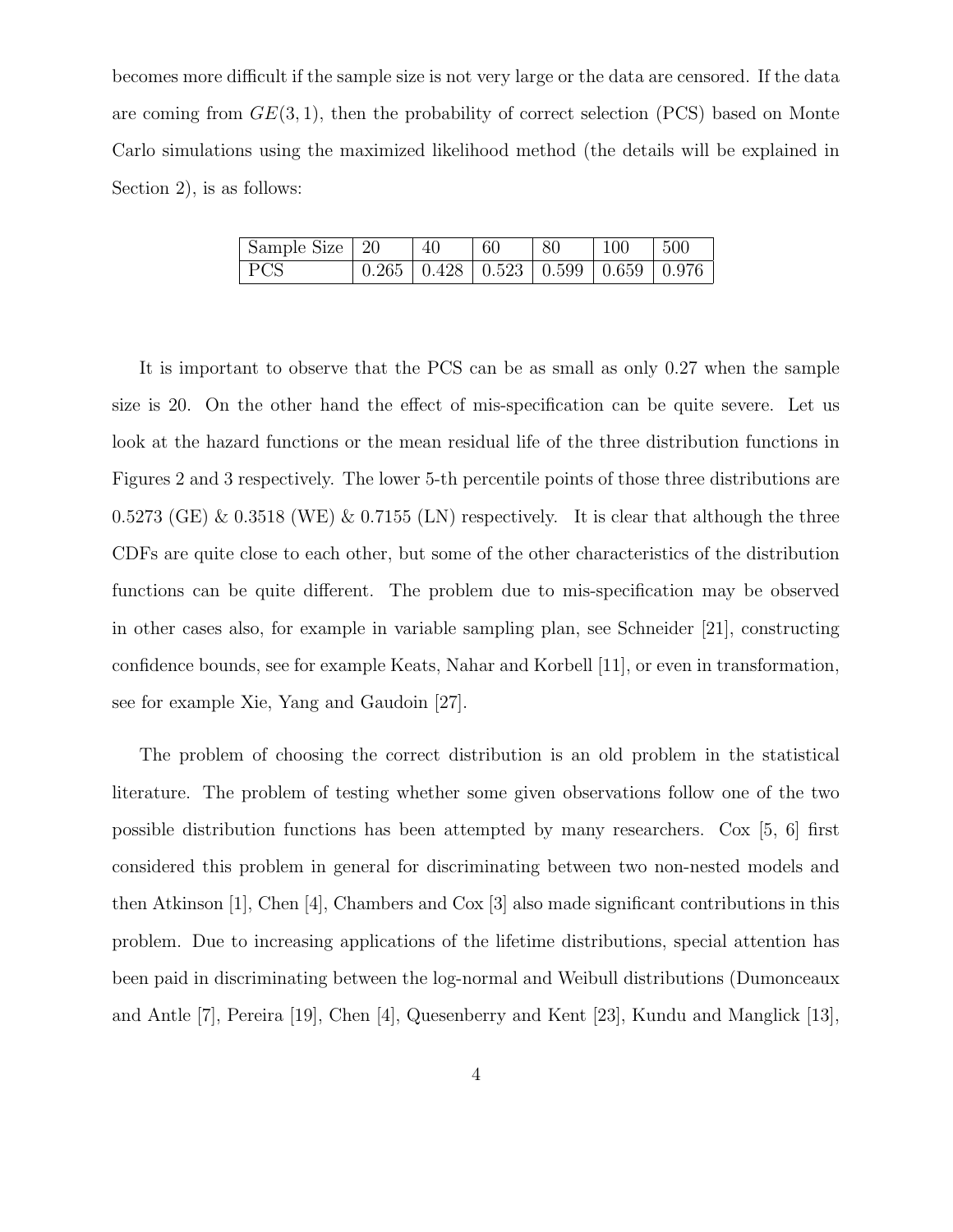

Figure 2: The hazard functions of  $GE(3,1)$ ,  $WE(1.67, 0.48)$  and  $LN(0.45, 1.50)$ 

Pascual [18]), the gamma and Weibull distributions (Bain and Englehardt [2], Fearn and Nebenzahl [8]), the gamma and log-normal distributions (Kundu and Manglick [14]), the log-normal and generalized exponential distributions (Kundu, Gupta and Manglick; [12]), the Weibull and generalized exponential distributions (Gupta and Kundu [9]). Although, significant amount of work has been done on discriminating between two distributions, but not much work has been done except the work of Marshal, Meza and Olkin [17], Kappenman [10] and Taylor and Jakeman [22] in discriminating more than two distributions. Moreover no work has been done when the data are censored, which is very common in the reliability analysis.

The aim of this paper is two fold. First of all we consider the discrimination procedure of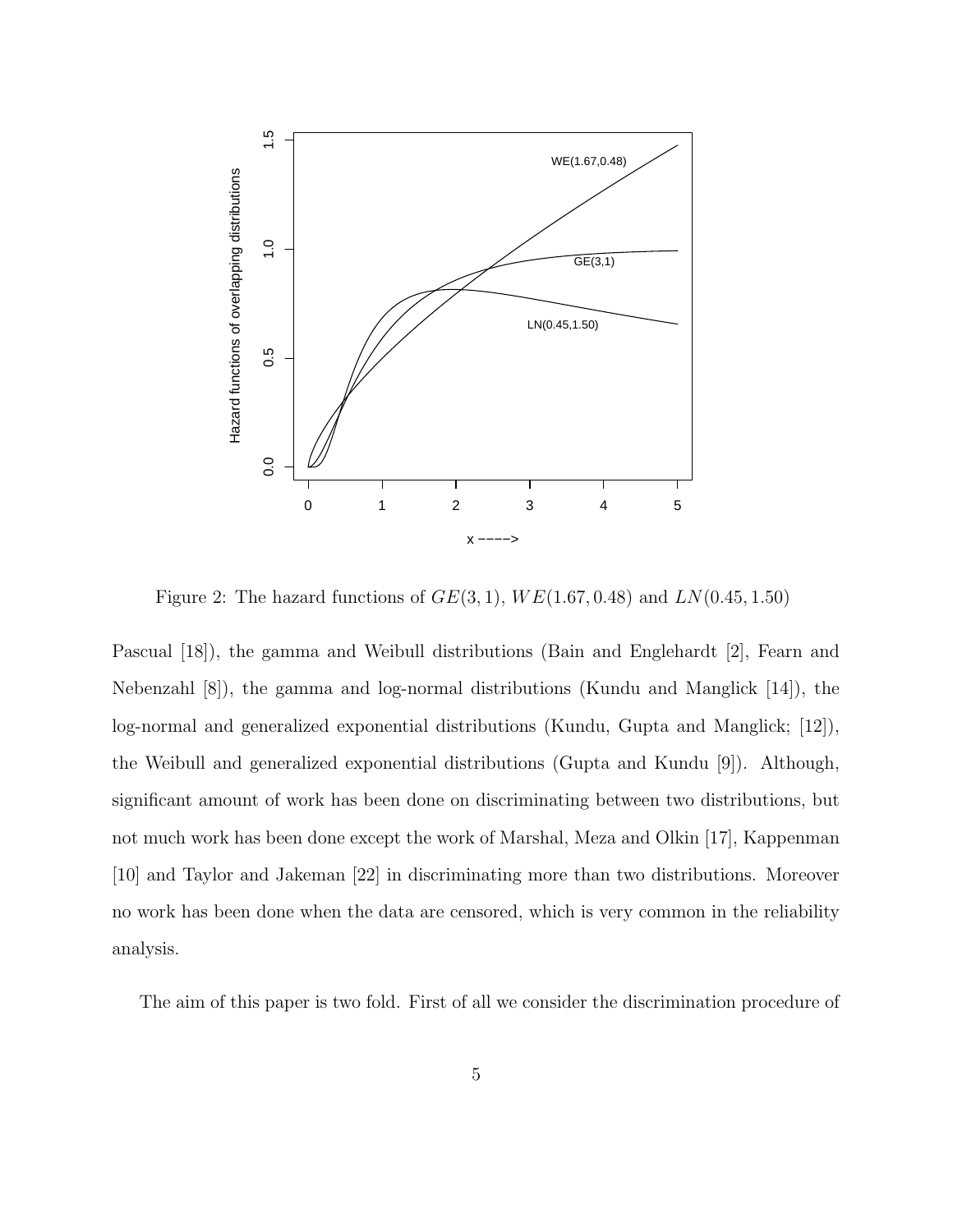

Figure 3: The mean residual lives of  $GE(3, 1)$ ,  $WE(1.67, 0.48)$  and  $LN(0.45, 1.50)$ 

the three well known distribution functions, which have been used quite extensively in the reliability analysis. We use the maximized likelihoods method in choosing the best possible distribution. We obtain the asymptotic distributions of the maximized likelihood functions. Since the theoretical finite sample results are not available, we compute the probability of correct selection for different sample sizes using the asymptotic distributions. We compare the finite sample and asymptotic results, by extensive computer simulations. It is observed that the theoretical and the experimental results match quite well even for moderate sample sizes. Results have been extended when the data are Type-I censored. We provide the analysis of two data sets for illustrative purposes. Secondly, we also provide the minimum sample size required to obtain a given probability of correct selection for a user specified protection level in choosing the correct distribution.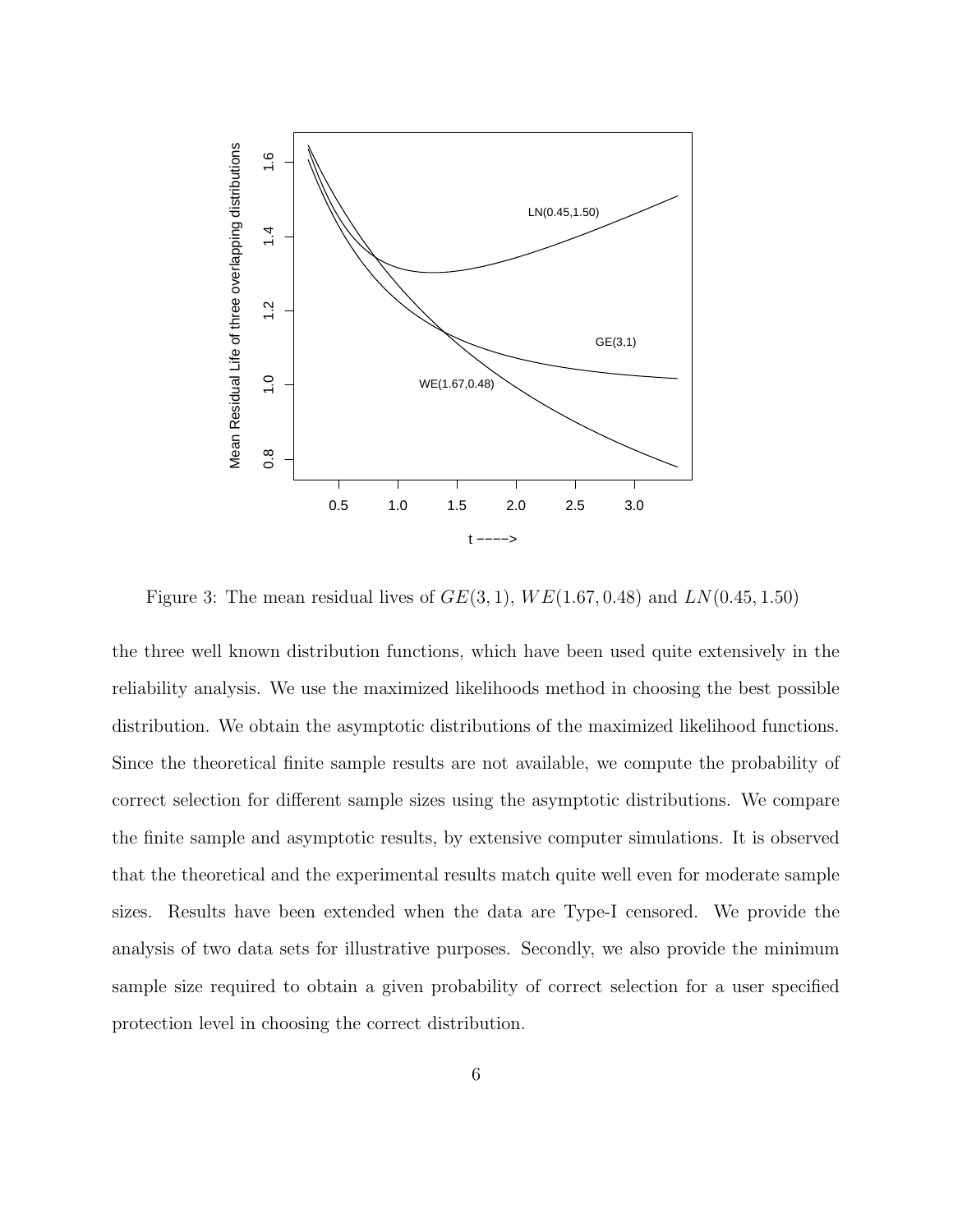The rest of the paper is organized as follows. In section 2, we provide the discrimination procedure. The asymptotic probability of correct selections are provided in section 3. Comparison of the simulation and experimental results are presented in section 4. The results of Type-I censored data are provided in section 5. For illustrative purposes two data analysis results are presented in section 6. Sample size determination is provided in section 7 and finally the conclusion appears in section 7.

#### 2 DISCRIMINATION PROCEDURE

In this section we describe the discrimination procedure on the basis of a random sample  $X = \{x_1, \ldots, x_n\}$ . It is assumed that the data have been generated from one of the three distributions, namely  $WE(\beta, \theta)$ ,  $LN(\sigma, \eta)$  or  $GE(\alpha, \lambda)$  and the corresponding likelihood functions respectively are

$$
L_{WE}(\beta,\theta) = \prod_{i=1}^{n} f_{WE}(x_i;\beta,\theta), \ L_{LN}(\sigma,\eta) = \prod_{i=1}^{n} f_{LN}(x_i;\sigma,\eta), \ L_{GE}(\alpha,\lambda) = \prod_{i=1}^{n} f_{GE}(x_i;\alpha,\lambda).
$$

If  $\beta$ ,  $\theta$ ,  $\hat{\sigma}$ ,  $\hat{\eta}$ ,  $\hat{\alpha}$ ,  $\lambda$  are the maximum likelihood estimators of the corresponding parameters, then choose that particular distribution with the largest maximized likelihood value. Now we would like to study the probability of correct selection (PCS) in each case. For example, if the data are actually coming from  $WE(\beta, \theta)$ , then the probability that

$$
L_{WE}(\widehat{\beta}, \widehat{\theta}) > \max\{L_{LN}(\widehat{\sigma}, \widehat{\eta}), L_{GE}(\widehat{\alpha}, \widehat{\lambda})\},\
$$

and similarly for the other cases also. We consider the three cases separately. Let us consider the following statistics;

$$
L_1 = \frac{L_{WE}(\hat{\beta}, \hat{\theta})}{L_{LN}(\hat{\sigma}, \hat{\eta})}, \qquad L_2 = \frac{L_{WE}(\hat{\beta}, \hat{\theta})}{L_{GE}(\hat{\alpha}, \hat{\lambda})} \qquad L_3 = \frac{L_{LN}(\hat{\sigma}, \hat{\eta})}{L_{GE}(\hat{\alpha}, \hat{\lambda})}, \tag{4}
$$

and the corresponding logarithms are  $T_i = \ln L_i$  for  $i = 1, ..., 3$ . Therefore, the PCS when the data follow Weibull distribution is

$$
P(T_1 > 0, T_2 > 0 | \text{data follow Weibull}) = P_{WE}(T_1 > 0, T_2 > 0) \quad \text{(say)}.
$$
 (5)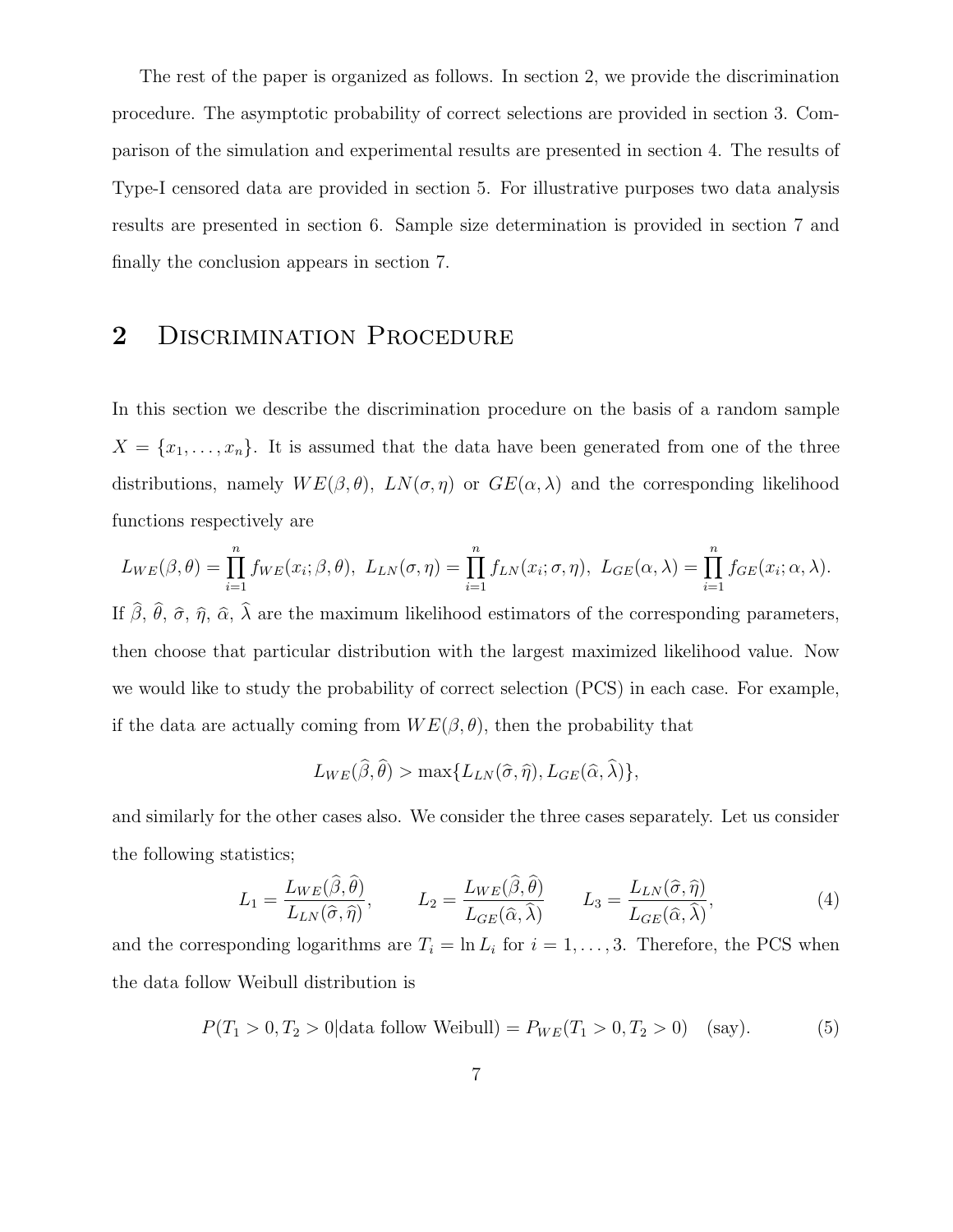Similarly, in case of log-normal and generalized exponential distributions, the PCS can be written as

$$
P_{LN}(T_3 > 0, T_1 < 0) = P(T_3 > 0, T_1 < 0 | \text{data follow log-normal}), \tag{6}
$$

and

$$
P(T_2 < 0, T_3 < 0 | \text{data follow GE}) = P_{GE}(T_2 < 0, T_3 < 0),\tag{7}
$$

respectively.

Now let us look at the expressions of the  $T_i$ 's in terms of the corresponding MLEs.

$$
T_1 = n \left[ \ln(\hat{\sigma}\hat{\beta}(\hat{\theta}\hat{\eta})^{\hat{\beta}}\sqrt{2\pi}) - \frac{1}{2} \right],
$$
\n(8)

$$
T_2 = n \left[ \frac{\hat{\alpha} - 1}{\hat{\alpha}} + \hat{\lambda} \bar{X} + \hat{\beta} \ln(\hat{\theta} \tilde{X}) - \ln\left(\frac{\hat{\alpha} \hat{\lambda} \tilde{X}}{\hat{\beta}}\right) - 1 \right],
$$
\n(9)

$$
T_3 = n \left[ \frac{\hat{\alpha} - 1}{\hat{\alpha}} + \hat{\lambda} \bar{X} - \frac{1}{2} (1 + \ln(2\pi)) - \ln(\hat{\alpha} \hat{\lambda} \tilde{X} \hat{\sigma}) \right]. \tag{10}
$$

Here

$$
\bar{X} = \frac{1}{n} \sum_{i=1}^{n} X_i, \quad \tilde{X} = \left\{ \prod_{i=1}^{n} X_i \right\}^{\frac{1}{n}},
$$

moreover

$$
\widehat{\eta} = \tilde{X}, \quad \widehat{\sigma}^2 = \frac{1}{n} \sum_{i=1}^n \left[ \ln X_i - \ln \widehat{\eta} \right]^2, \quad \widehat{\theta} = \left[ \frac{n}{\sum_{i=1}^n X_i^{\widehat{\beta}}} \right]^{\frac{1}{\widehat{\beta}}} \quad \widehat{\alpha} = -\frac{n}{\sum_{i=1}^n \ln(1 - e^{-\widehat{\lambda}X_i})}. \tag{11}
$$

### 3 ASYMPTOTIC DISTRIBUTIONS

In this section first we compute the joint distributions of  $\{T_1, T_2\}$ ,  $\{T_1, T_3\}$  and  $\{T_2, T_3\}$  for three cases, and these will be used to compute the PCSs asymptotically. From now on we denote the almost sure convergence by a.s.. For any functions  $g(\cdot)$  and  $h(\cdot)$ ,  $E_{WE}(g(U))$ ,  $V_{WE}(g(U)), \, Cov_{WE}(g(U), h(U))$  denote the mean of  $g(U)$ , variance of  $g(U)$  and covariance between  $g(U)$  and  $h(U)$  respectively, if U follows  $WE(\beta, \theta)$ . Similarly, we define when U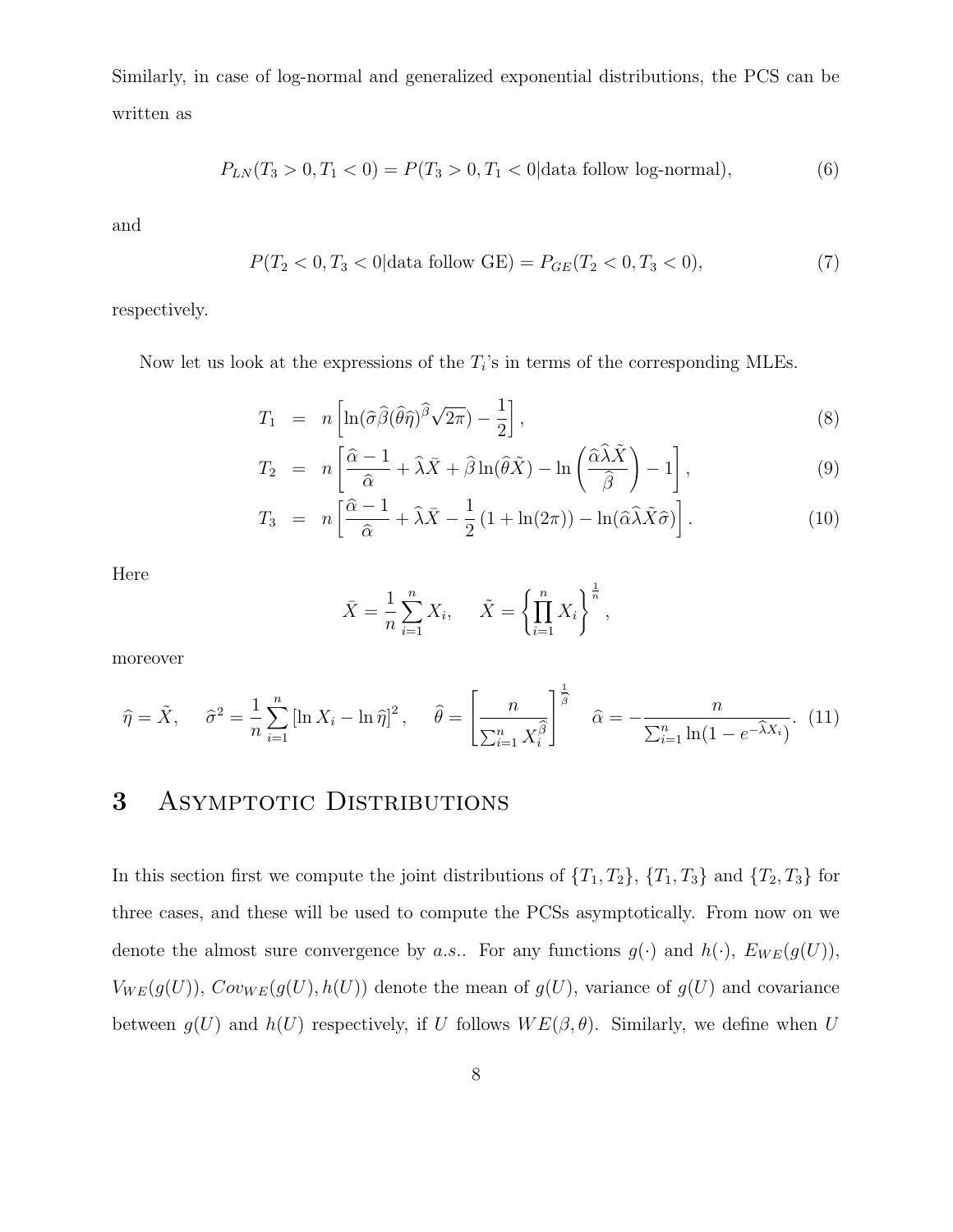follows  $LN(\sigma, \eta)$  or  $GE(\alpha, \lambda)$  and they should be clear from the context and notations. Now we provide the main results.

THEOREM 1: Under the assumptions that the data are from  $WE(\beta, \theta)$ , then  $(T_1, T_2)^T$  is asymptotically bivariate normally distributed with mean vector  $(E_{WE}(T_1), E_{WE}(T_2))^T$  and dispersion matrix

$$
\Sigma_{WE} = \begin{bmatrix} V_{WE}(T_1) & Cov_{WE}(T_1, T_2) \\ Cov_{WE}(T_1, T_2) & V_{WE}(T_2) \end{bmatrix} . \tag{12}
$$

To prove Theorem 1, we need the following lemma.

LEMMA 1: Under the assumption that the data are from  $WE(\beta, \theta)$ , we have the following results as  $n \longrightarrow \infty$ .

(a)  $\hat{\beta} \longrightarrow \beta$  a.s,  $\hat{\theta} \longrightarrow \theta$  a.s., where  $E_{WE}[\ln f_{WE}(X;\beta,\theta)] = \max_{\bar{\beta},\bar{\theta}} E_{WE} [\ln f_{WE}(X;\bar{\beta},\bar{\theta})]$  $(13)$ 

(b)  $\hat{\sigma} \longrightarrow \sigma_1$ , a.s,  $\hat{\eta} \longrightarrow \eta_1$  a.s., where

$$
E_{WE}\left[\ln f_{LN}(X;\sigma_1,\eta_1)\right] = \max_{\sigma,\eta} E_{WE}\left[\ln f_{LN}(X;\sigma,\eta)\right].
$$
 (14)

(c)  $\hat{\alpha} \longrightarrow \alpha_1$ , a.s,  $\hat{\lambda} \longrightarrow \lambda_1$  a.s., where

$$
E_{WE}\left[\ln f_{GE}(X;\alpha_1,\lambda_1)\right] = \max_{\alpha,\lambda} E_{WE}\left[\ln f_{GE}(X;\alpha,\lambda)\right].
$$
 (15)

Note that  $\sigma_1$ ,  $\eta_1$ ,  $\alpha_1$  and  $\lambda_1$  may depend on  $\beta$  and  $\theta$  but we do not make it explicit for brevity. Now, let us denote

$$
T_1^* = \ln\left[\frac{L_{WE}(\beta,\theta)}{L_{LN}(\sigma_1,\eta_1)}\right], \quad T_2^* = \ln\left[\frac{L_{WE}(\beta,\theta)}{L_{GE}(\alpha_1,\lambda_1)}\right].
$$

(d)

$$
\frac{1}{\sqrt{n}} [T_1 - E_{WE}(T_1), T_2 - E_{WE}(T_2)]^T \stackrel{a.e.d}{=} \frac{1}{\sqrt{n}} [T_1^* - E_{WE}(T_1^*), T_2^* - E_{WE}(T_2^*)]^T,
$$

here  $\overset{a.e.d}{=}$  means asymptotically equivalent in distribution.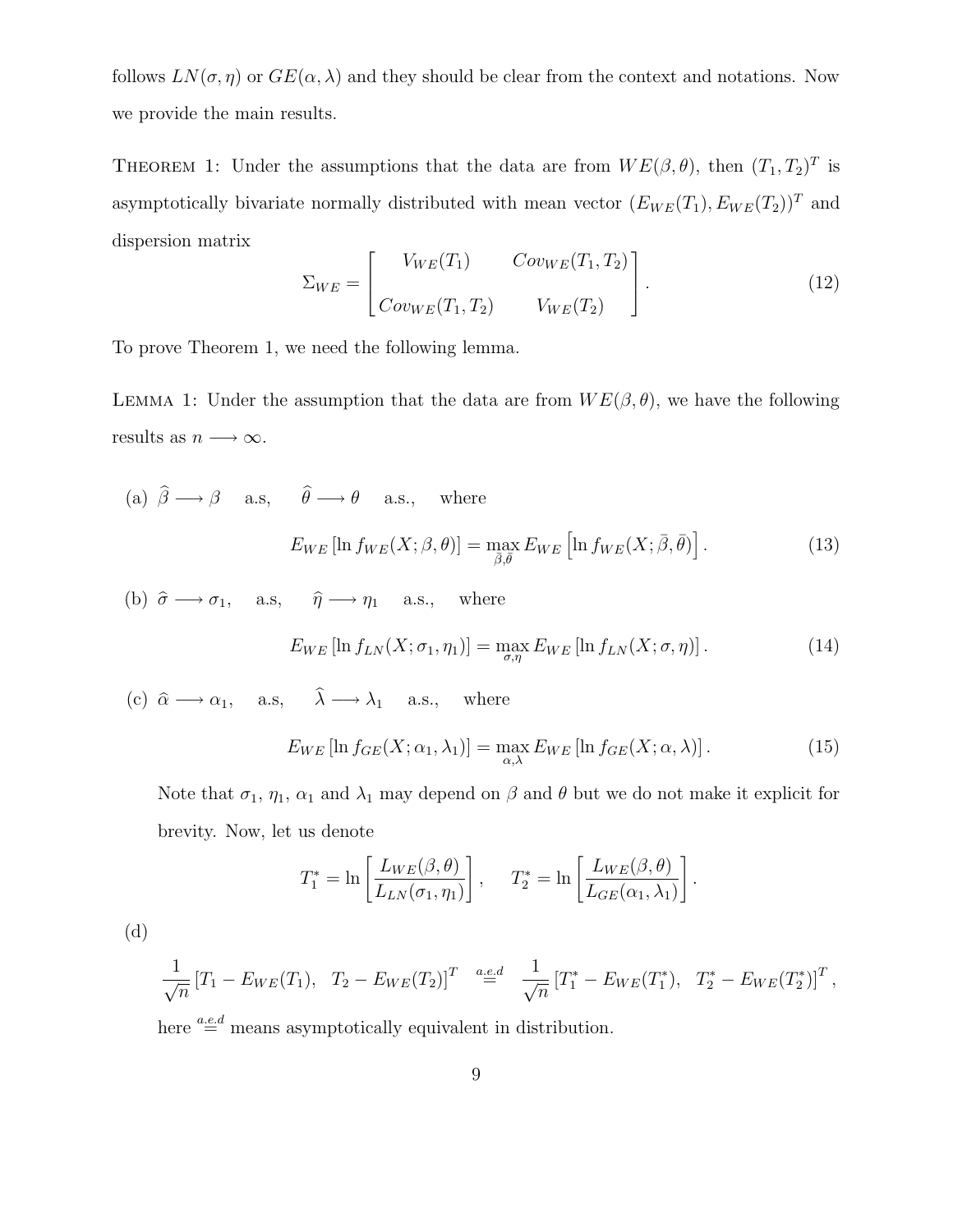PROOF OF LEMMA 1: The proof of Lemma 1 is not difficult. It mainly follows using similar arguments of White ([24], Theorem 1) and therefore it is omitted.

**PROOF OF THEOREM 1:** Using Central Limit Theorem, it immediately follows that  $T_1^*$  and  $T_2^*$  are asymptotically normally distributed. Moreover it easily follows that any linear combinations of  $T_1^*$  and  $T_2^*$  are also asymptotically normally distributed, therefore the bivariate normality result also immediately follows.

Along the same line it can be shown that both  $(T_1, T_3)$  and  $(T_2, T_3)$  are asymptotically bivariate normally distributed. The expressions of the elements of mean vectors and the dispersion matrices are provided in the Appendix A. Using the exact expressions of the different elements of the mean vectors and the covariance matrices, the asymptotic PCS can be obtained numerically by performing double integrations on the proper quadrant.

## 4 Numerical Results

In this section we perform some simulation experiments mainly to observe how the PCSs based on the asymptotic distributions work for different sample sizes and for different parameter values. All the computations are performed at the Indian Institute of Technology Kanpur using S-PLUS and C. The programs can be obtained from the authors on request.

We consider different parameter values and different sample sizes for three different cases. In all the cases we have taken the scale parameters to be one. We have mainly varied the shape parameter. For each parameter values and for fixed sample size  $n$ , we have generated a sample of size n, from a particular distribution function (Weibull, log-normal or  $GE$ ) and then find the best fitted distribution based on the criterion given in section 2. We repeat this process 10000 times and compute the percentage of times it chooses the correct distribution function. We also compute the asymptotic PCS based on the result provided in section 3.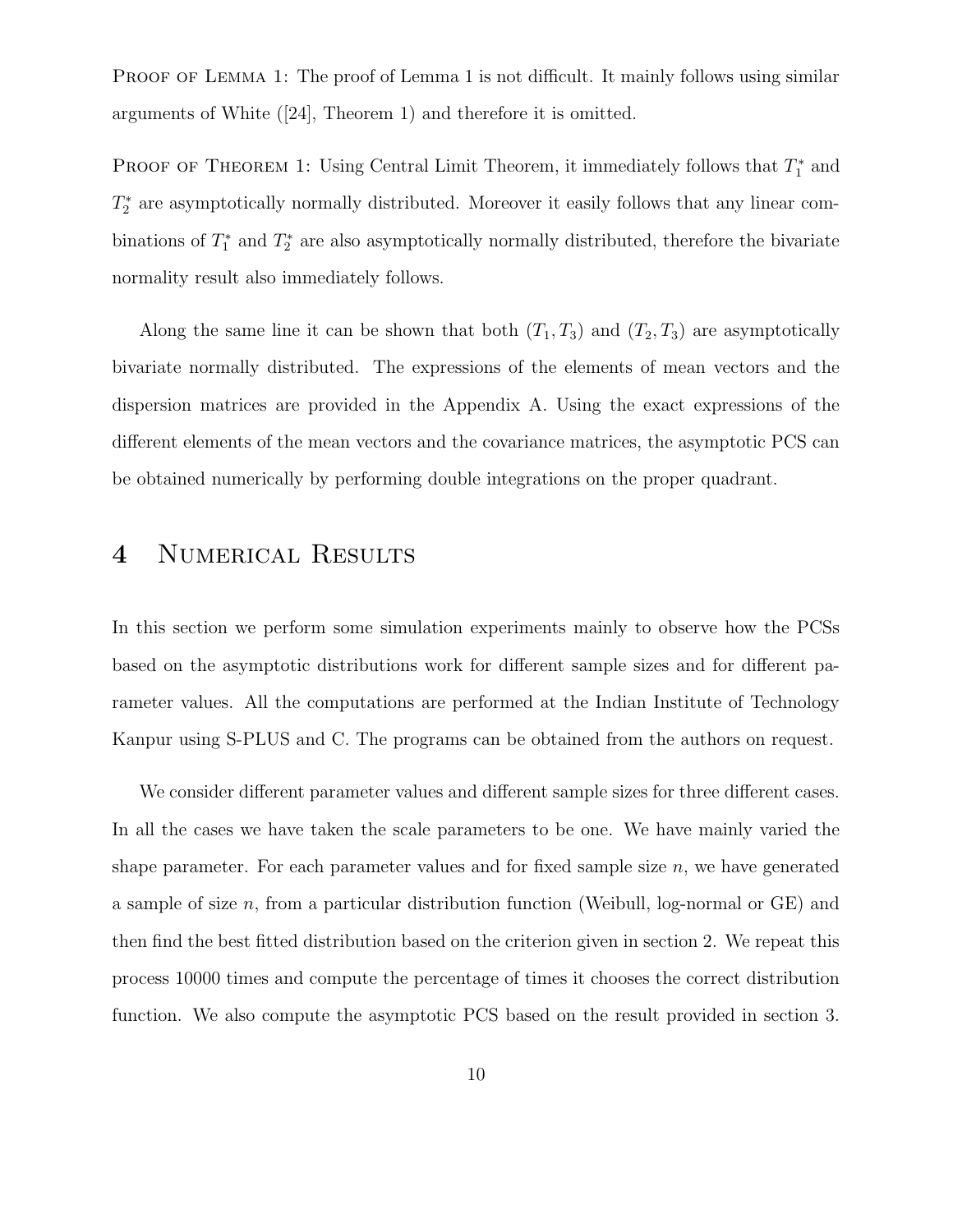All the results are reported in Tables 1, 2 and 3. The elements in the first row in each box represent the results based on Monte Carlo simulations and the numbers in bracket immediately below represent the results obtained by asymptotic results.

| $n \longrightarrow$ |                        | 20      | 40      | 60      | 80      | 100     | 500     |
|---------------------|------------------------|---------|---------|---------|---------|---------|---------|
| $\beta \downarrow$  |                        |         |         |         |         |         |         |
| 0.6                 | $\overline{\text{MC}}$ | 0.355   | 0.537   | 0.644   | 0.686   | 0.742   | 0.974   |
|                     | AR                     | (0.435) | (0.562) | (0.645) | (0.705) | (0.750) | (0.967) |
|                     |                        |         |         |         |         |         |         |
| 0.8                 | MC                     | 0.338   | 0.444   | 0.524   | 0.527   | 0.573   | 0.801   |
|                     | AR                     | (0.362) | (0.463) | (0.528) | (0.575) | (0.610) | (0.813) |
|                     |                        |         |         |         |         |         |         |
| 1.0                 | MC                     | 0.424   | 0.461   | 0.472   | 0.482   | 0.485   | 0.499   |
|                     | AR                     | (0.420) | (0.475) | (0.475) | (0.487) | (0.495) | (0.519) |
|                     |                        |         |         |         |         |         |         |
| 1.2                 | MC                     | 0.544   | 0.586   | 0.613   | 0.660   | 0.677   | 0.796   |
|                     | AR                     | (0.546) | (0.581) | (0.603) | (0.620) | (0.635) | (0.781) |
|                     |                        |         |         |         |         |         |         |
| 1.4                 | MC                     | 0.620   | 0.672   | 0.700   | 0.751   | 0.772   | 0.932   |
|                     | AR                     | (0.594) | (0.650) | (0.687) | (0.715) | (0.739) | (0.925) |
|                     |                        |         |         |         |         |         |         |
| 1.6                 | MC                     | 0.658   | 0.724   | 0.757   | 0.812   | 0.835   | 0.978   |
|                     | AR                     | (0.634) | (0.704) | (0.751) | (0.786) | (0.813) | (0.977) |
| 1.8                 | MC                     | 0.686   | 0.765   | 0.801   | 0.854   | 0.880   | 0.994   |
|                     | AR                     | (0.666) |         | (0.798) |         | (0.864) | (0.993) |
|                     |                        |         | (0.746) |         | (0.836) |         |         |
| 2.0                 | MC                     | 0.707   | 0.792   | 0.833   | 0.890   | 0.913   | 0.998   |
|                     | AR                     | (0.691) | (0.778) | (0.832) | (0.871) | (0.899) | (0.998) |
|                     |                        |         |         |         |         |         |         |

Table 1: The probability of correct selection based on Monte Carlo (MC) simulations and also based on asymptotic results (AR) when the data are from Weibull distribution.

Some of the points are quite clear from the experiments. As the sample size increases the PCS increases as expected. The asymptotic results match reasonably well in all cases considered even when the sample size is not very large. When the data are drawn from the Weibull distribution, then the PCSs increase as the shape parameter increases from 1 for all sample sizes. The PCSs remain more or less constant as the shape parameter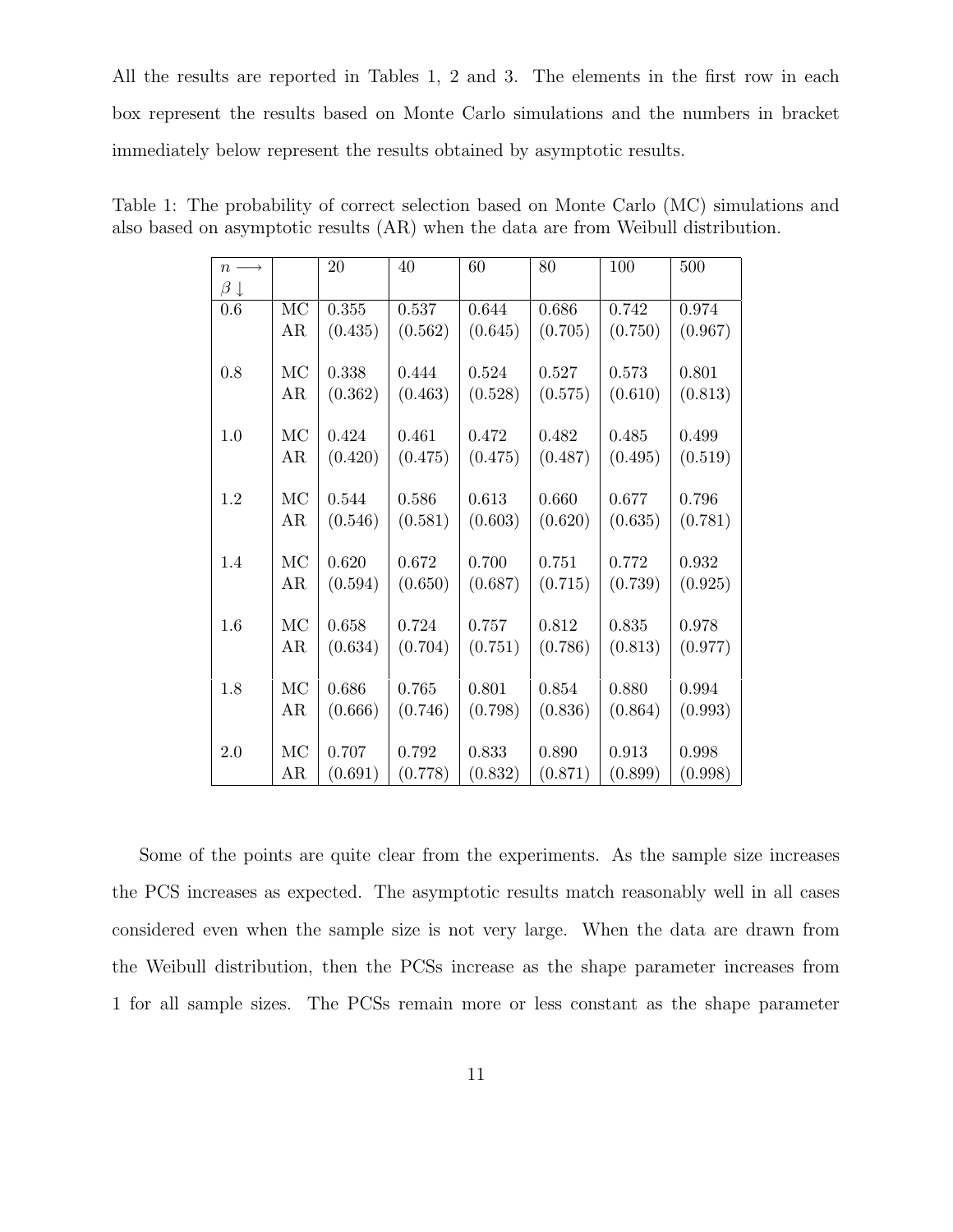| $n \longrightarrow$ |           | 20      | 40      | 60          | 80      | 100     | 500     |
|---------------------|-----------|---------|---------|-------------|---------|---------|---------|
| $\sigma \downarrow$ |           |         |         |             |         |         |         |
| 0.5                 | <b>MC</b> | 0.583   | 0.642   | 0.662       | 0.677   | 0.698   | 0.861   |
|                     | AR        | (0.572) | (0.612) | (0.638)     | (0.659) | (0.677) | (0.849) |
| 0.6                 | MC        | 0.632   | 0.697   | 0.732       | 0.763   | 0.791   | 0.961   |
|                     | AR        | (0.621) | (0.677) | (0.716)     | (0.746) | (0.770) | (0.951) |
| 0.7                 | MC        | 0.659   | 0.739   | 0.789       | 0.822   | 0.857   | 0.992   |
|                     | AR        | (0.656) | (0.724) | (0.769)     | (0.803) | (0.830) | (0.984) |
| 0.8                 | MC        | 0.685   | 0.774   | 0.831       | 0.865   | 0.898   | 0.999   |
|                     | AR        | (0.681) | (0.756) | (0.804)     | (0.840) | (0.867) | (0.993) |
| 0.9                 | MC        | 0.711   | 0.805   | 0.865       | 0.897   | 0.930   | 1.000   |
|                     | AR        | (0.704) | (0.783) | (0.833)     | (0.868) | (0.894) | (0.997) |
| 1.0                 | MC        | 0.731   | 0.831   | 0.892       | 0.927   | 0.950   | 1.000   |
|                     | AR        | (0.716) | (0.797) | (0.848)     | (0.883) | (0.909) | (0.998) |
| 1.2                 | <b>MC</b> | 0.757   | 0.863   | $0.920\,$   | 0.955   | 0.970   | 1.000   |
|                     | AR        | (0.721) | (0.806) | (0.858)     | (0.893) | (0.918) | (0.999) |
| 1.4                 | MC        | 0.765   | 0.870   | $\,0.923\,$ | 0.957   | 0.972   | 1.000   |
|                     | AR        | (0.712) | (0.799) | (0.852)     | (0.889) | (0.915) | (0.999) |

Table 2: The probability of correct selection based on Monte Carlo (MC) simulations and also based on asymptotic results (AR) when the data are from log-normal distribution.

decreases from 1 for small sample sizes, but for large sample sizes it increases. From the table values, it is observed that in case of log-normal distribution, the PCSs also increase as the shape parameter increases from 0.5 for all sample sizes. When the data are coming from GE distribution, the result is somewhat different. For small samples sizes, as the shape parameter increases from 1, the PCSs do not change much, but for large sample sizes the PCSs increase, but the increase is quite slow. But as the shape parameter decreases from 1, the PCSs increase for all sample sizes.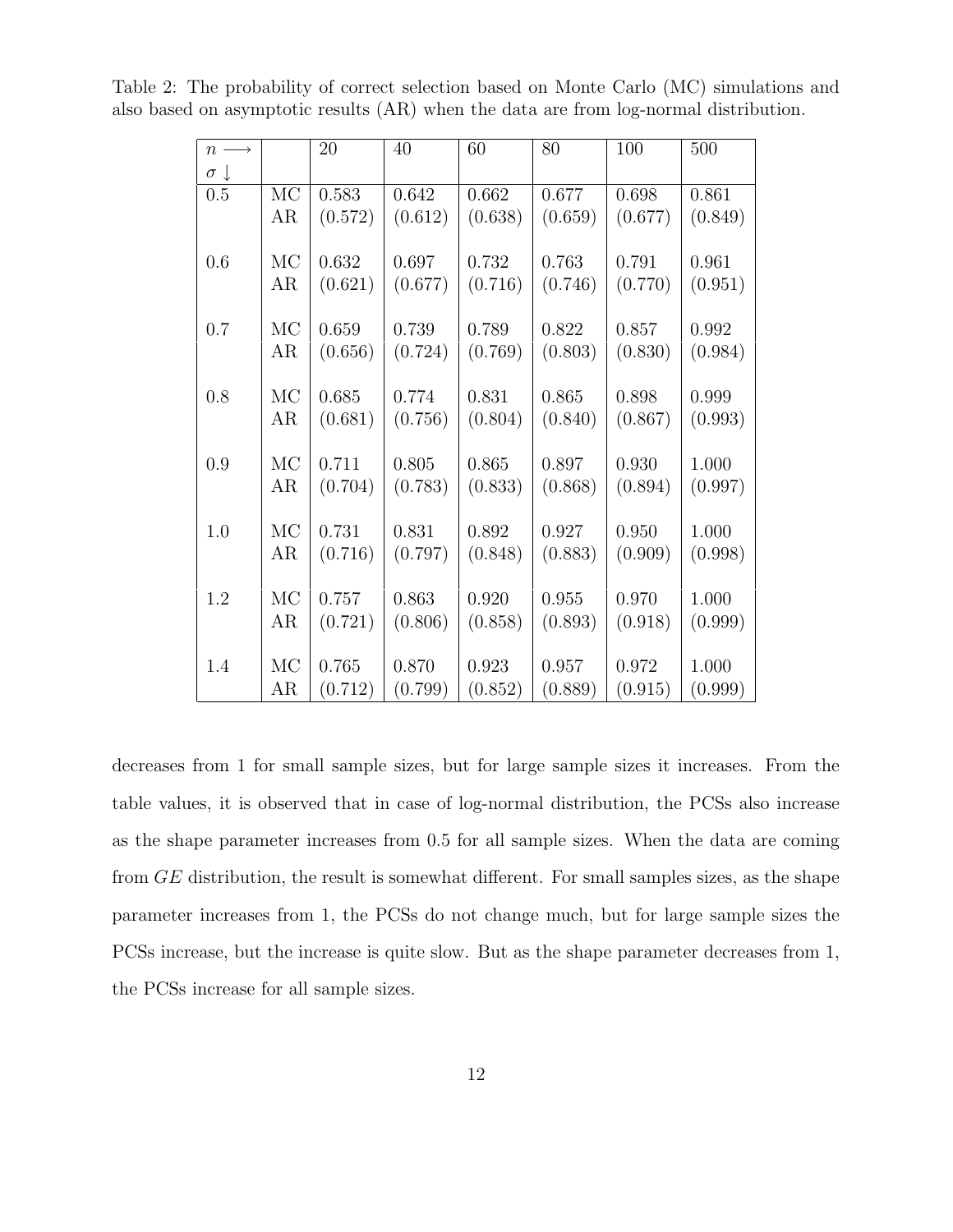| $n \longrightarrow$ |    | 20      | 40      | 60      | 80      | 100     | 500     |
|---------------------|----|---------|---------|---------|---------|---------|---------|
| $\alpha \downarrow$ |    |         |         |         |         |         |         |
| 0.5                 | MC | 0.637   | 0.733   | 0.760   | 0.801   | 0.828   | 0.971   |
|                     | AR | (0.624) | (0.713) | (0.768) | (0.807) | (0.836) | (0.986) |
| 0.75                | MC | 0.520   | 0.580   | 0.614   | 0.667   | 0.672   | 0.790   |
|                     |    |         |         |         |         |         |         |
|                     | AR | (0.539) | (0.578) | (0.601) | (0.619) | (0.634) | (0.778) |
| 1.00                | MC | 0.360   | 0.433   | 0.462   | 0.479   | 0.485   | 0.507   |
|                     | AR | (0.390) | (0.432) | (0.457) | (0.472) | (0.483) | (0.511) |
|                     |    |         |         |         |         |         |         |
| 1.5                 | MC | 0.274   | 0.405   | 0.491   | 0.507   | 0.556   | 0.816   |
|                     | AR | (0.323) | (0.431) | (0.503) | (0.557) | (0.598) | (0.831) |
|                     |    |         |         |         |         |         |         |
| 2.0                 | MC | 0.271   | 0.420   | 0.513   | 0.563   | 0.620   | 0.934   |
|                     | AR | (0.331) | (0.445) | (0.526) | (0.589) | (0.639) | (0.938) |
| 2.5                 | MC | 0.273   | 0.429   | 0.524   | 0.591   |         |         |
|                     |    |         |         |         |         | 0.650   | 0.969   |
|                     | AR | (0.338) | (0.456) | (0.541) | (0.607) | (0.660) | (0.966) |
| 3.0                 | MC | 0.265   | 0.428   | 0.523   | 0.599   | 0.659   | 0.976   |
|                     | AR | (0.341) | (0.460) | (0.545) | (0.612) | (0.665) | (0.967) |

Table 3: The probability of correct selection based on Monte Carlo (MC) simulations and also based on asymptotic results (AR) when the data are from GE distribution.

Some of the other interesting findings of these experiments can be obtained when we compare these results with the results when only two distributions have taken at a time. For example, let us compare the PCSs between  $GE$  and Weibull (Gupta and Kundu [9]) and  $GE$ and log-normal (Kundu, Gupta and Manglick [12]), when the data are from GE distribution and when the shape parameter of the GE distribution is 2.0. Note that when the sample size is 20 and we have only two possibilities namely GE and Weibull then the PCS based on simulation is 0.57 and if the possibilities are  $GE$  and log-normal, then the corresponding PCS is 0.68. On the other hand when we have all the three distributions together, then the PCS based on simulation is only 0.271. Therefore, if the data are coming from GE and even if the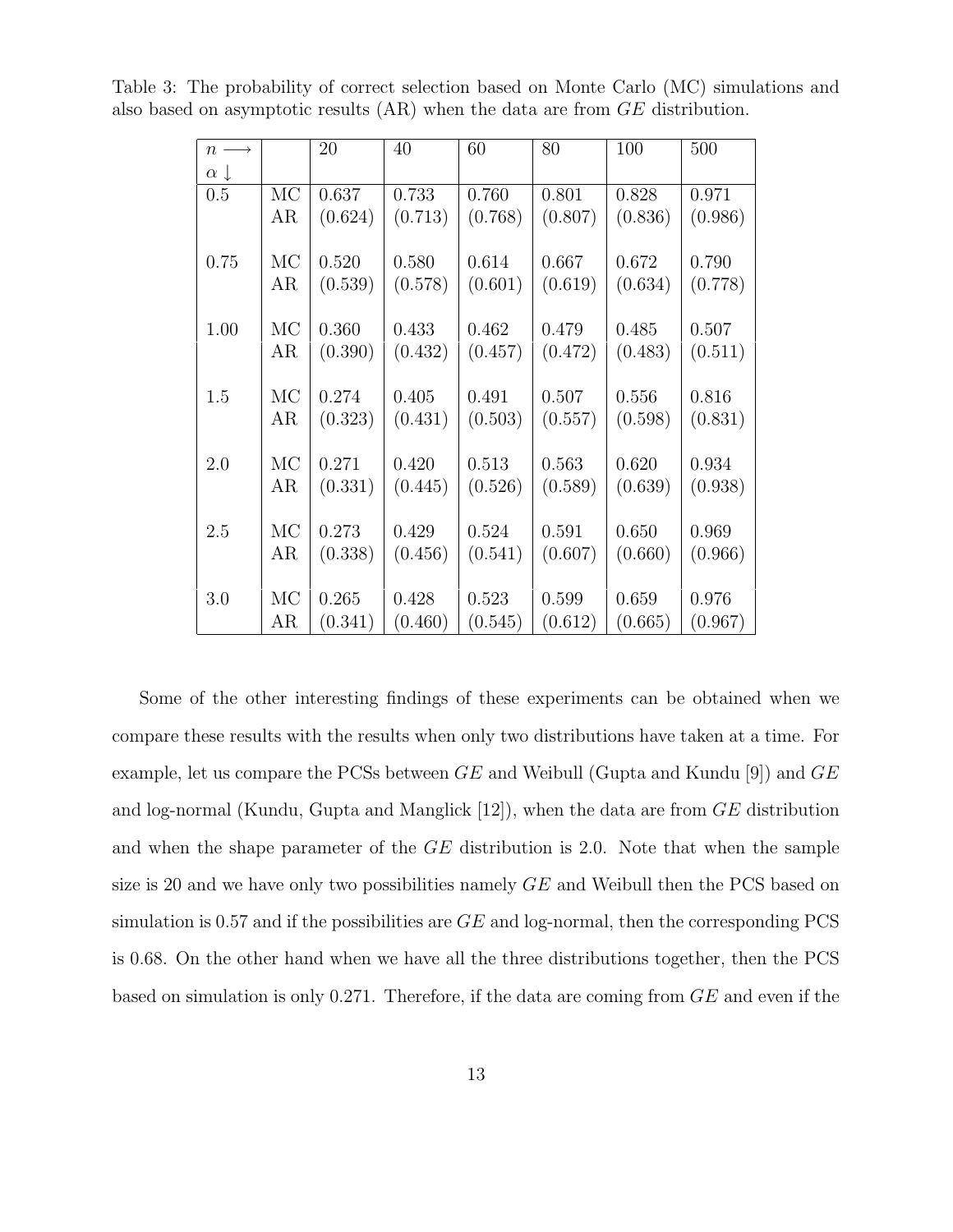Table 4: The K-S distances from the  $WE(\beta, 1)$ , to the closest log-normal  $(LN)$  and to the closest  $GE$  are presented for different  $\beta$ .

| $\longrightarrow$   0.6 |                                                                                           | $\pm 0.8$ | $\vert 1.0 \vert$                                                             | $\pm 1.2$ | $\pm 1.4$ | $\mid$ 1.6 | 1.8 | 2.0 |
|-------------------------|-------------------------------------------------------------------------------------------|-----------|-------------------------------------------------------------------------------|-----------|-----------|------------|-----|-----|
|                         |                                                                                           |           |                                                                               |           |           |            |     |     |
| LN                      | $\mid 0.071 \mid 0.071 \mid 0.071 \mid 0.071 \mid 0.071 \mid 0.071 \mid 0.071 \mid 0.071$ |           |                                                                               |           |           |            |     |     |
|                         |                                                                                           |           |                                                                               |           |           |            |     |     |
| GE                      |                                                                                           |           | $0.044$   $0.018$   $0.000$   $0.012$   $0.022$   $0.030$   $0.037$   $0.042$ |           |           |            |     |     |
|                         |                                                                                           |           |                                                                               |           |           |            |     |     |

Table 5: The K-S distances from the  $LN(\sigma, 1)$ , to the closest Weibull (WE) and to the closest  $GE$  are presented for different  $\sigma$ .

| $\sigma \longrightarrow 0.5$ | $\begin{array}{ c c c c c } \hline 0.6 & 0.7 \ \hline \end{array}$ | 0.8 | 10.9 | $\pm 1.0$ | 11.2                                                                                   | 1.4 |
|------------------------------|--------------------------------------------------------------------|-----|------|-----------|----------------------------------------------------------------------------------------|-----|
|                              |                                                                    |     |      |           |                                                                                        |     |
| WE                           |                                                                    |     |      |           | $(0.060 \mid 0.060 \mid 0.060 \mid 0.060 \mid 0.060 \mid 0.060 \mid 0.060 \mid 0.060)$ |     |
|                              |                                                                    |     |      |           |                                                                                        |     |
| GE                           |                                                                    |     |      |           | $0.022$   $0.045$   $0.072$   $0.105$   $0.144$   $0.191$   $0.244$   $0.304$          |     |
|                              |                                                                    |     |      |           |                                                                                        |     |

shape parameter is quite high, it is difficult to distinguish the three distribution functions. But the same is not true for the Weibull distribution or the log-normal distribution.

These phenomena can be explained using the closest distances between the distribution functions. Let us consider the Kolmogorov-Smirnov (K-S) distances between the three distribution functions. The K-S distance between two distribution functions  $F$  and  $G$  is defined as follows;

$$
\sup_{-\infty < x < \infty} |F(x) - G(x)|.\tag{16}
$$

In the Tables 4, 5 and 6 we present the K-S distances from the parent distribution to the other two closest distribution functions.

Note that when Weibull is the parent distribution then the K-S distance from the Weibull and the closest log-normal is fixed and it does not depend on the shape parameter. But its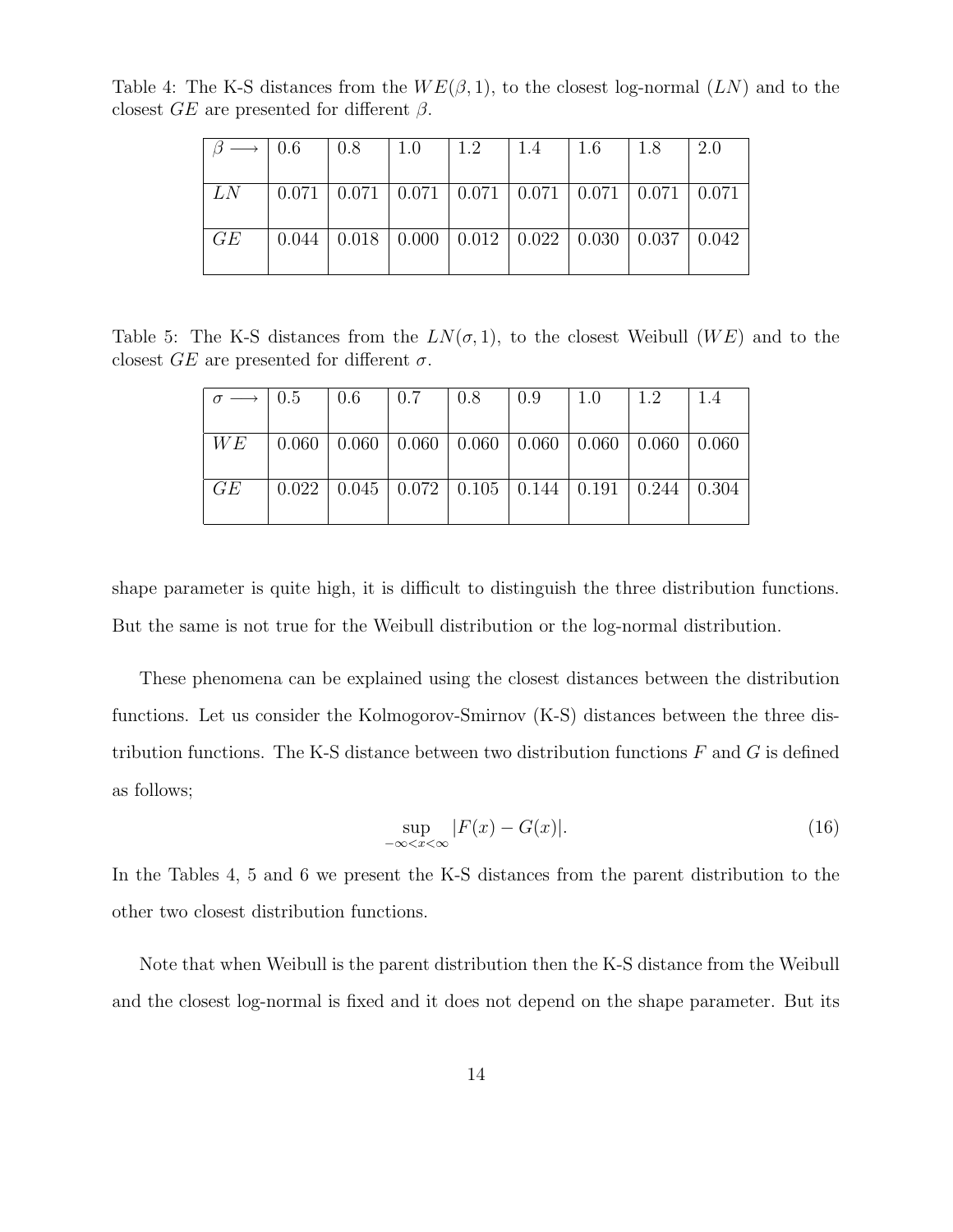| $\alpha \longrightarrow 0.5$ | $\begin{array}{ c c c c c } \hline 0.75 & 1.0 \\ \hline \end{array}$ | 1.5 | 2.0                                                                 | 2.5 | 3.0 |
|------------------------------|----------------------------------------------------------------------|-----|---------------------------------------------------------------------|-----|-----|
|                              |                                                                      |     |                                                                     |     |     |
| WE                           |                                                                      |     | $0.049$   $0.012$   $0.000$   $0.014$   $0.023$   $0.029$   $0.033$ |     |     |
|                              |                                                                      |     |                                                                     |     |     |
| LN                           |                                                                      |     | $0.098$   $0.082$   $0.068$   $0.055$   $0.045$   $0.038$   $0.032$ |     |     |
|                              |                                                                      |     |                                                                     |     |     |

Table 6: The K-S distances from the  $GE(\alpha, 1)$ , to the closest Weibull(WE) and to the closest log-normal are presented for different  $\alpha$ .

K-S distance from the Weibull and the closest  $GE$  is 0 when both have the shape parameter 1, but the K-S distance gradually increases as the shape parameter moves away from 1 in both direction. When log-normal is the parent distribution, then also as expected the K-S distance between log-normal and the closest Weibull is fixed. But it is observed that the K-S distance between the log-normal and the closest  $GE$  gradually decreases as  $\sigma$  decreases. Interestingly, when GE is the parent distribution, it has the minimum distance from the Weibull when the shape parameter is one and its distance increases as the shape parameter moves away from one. Although, the K-S distance from the log-normal distribution gradually decreases as the shape parameter increases. Therefore it is clear that for certain range of the GE shape parameter, the three distributions are quite close to each other, and choosing the correct distribution becomes very difficult.

#### 5 Type-I censoring

Since in the reliability analysis most of the times the data are censored, we investigate the effect of Type-I censoring in this discrimination procedure. It was suggested by one of the referees. We use the same maximized likelihood method as in section 2, and it is assumed that the data are Type-I censored at the time point  $y_c$ . Without loss of generality we take Weibull as the parent distribution. For other two cases, similar results can be obtained. In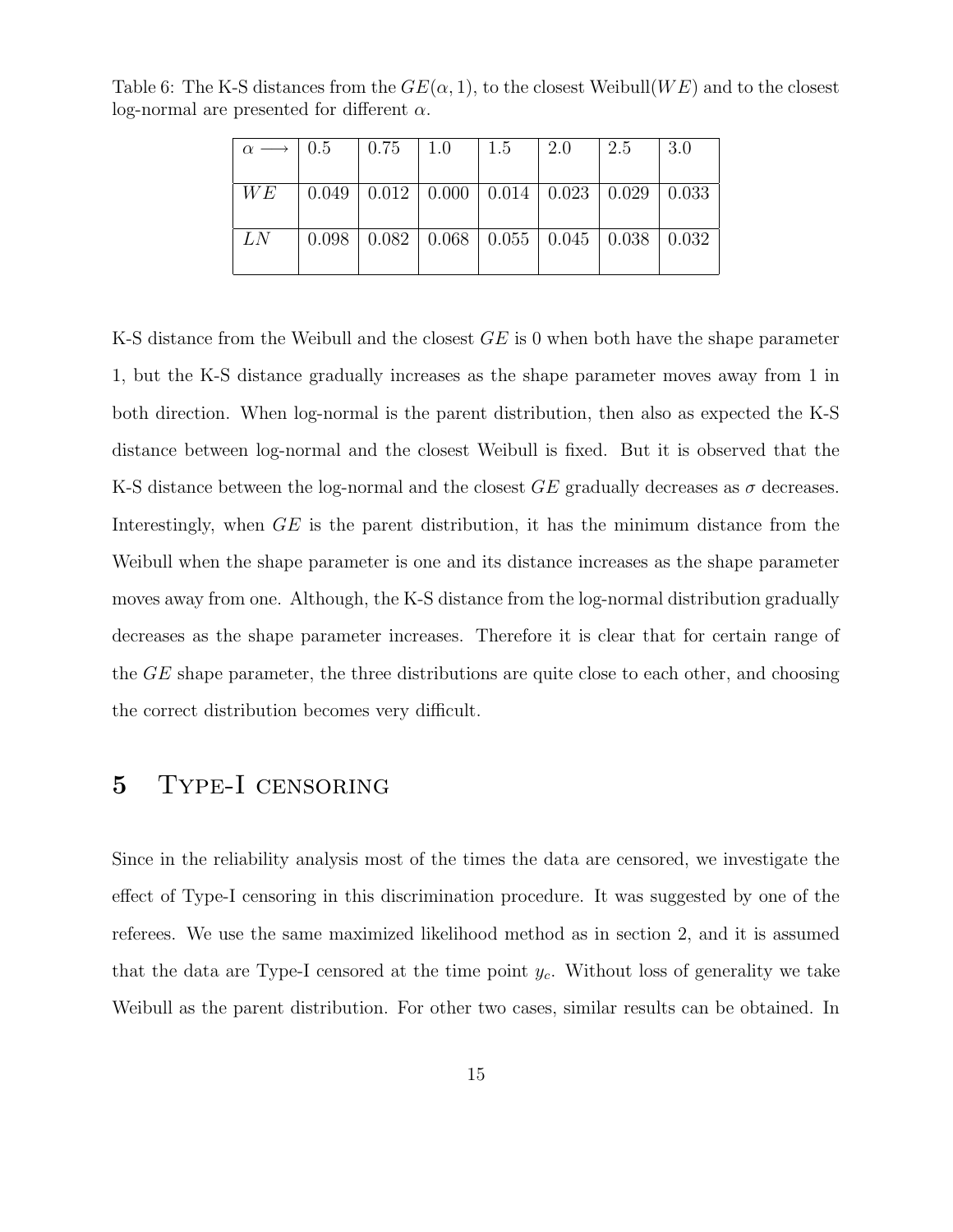case of censored sample, we denote the differences in ratio of log-likelihoods for the censored sample as  $T_1^c$ ,  $T_2^c$  and  $T_3^c$  corresponds to  $T_1$ ,  $T_2$  and  $T_3$  respectively, as it was defined for complete sample in section 2. To calculate the PCS theoretically we need the following result.

THEOREM 2: Under the assumptions that the data are from  $WE(\beta, \theta)$ ,  $(T_1^c, T_2^c)^T$  is asymptotically bivariate normally distributed with mean vector  $(E_{WE}(T_1^c), E_{WE}(T_2^c))^T$  and dispersion matrix

$$
\Sigma_{WE}^{c} = \begin{bmatrix} V_{WE}(T_1^c) & Cov_{WE}(T_1^c, T_2^c) \\ Cov_{WE}(T_1^c, T_2^c) & V_{WE}(T_2^c) \end{bmatrix} . \tag{17}
$$

Proof : The proof of this theorem can be carried out exactly like that of complete sample case.

We have reported results for three different  $y_c$ , namely at 90-th, 80-th and 70-th percentile points of the respective parent distributions.

Table 7: The Probability of Correct Selection based on Monte Carlo simulations (MC) and also based on asymptotic results  $(AR)$ , when the parent distribution is  $WE(2,1)$ .

| $\boldsymbol{p}$ | $y_c$ |    | $n = 40$ | $n = 60$ | $n = 80$ |
|------------------|-------|----|----------|----------|----------|
| 0.7              | 1.10  | MC | 0.548    | 0.599    | 0.640    |
|                  |       | ΑR | (0.624)  | (0.659)  | (0.687)  |
| 0.8              | 1.27  | МC | 0.596    | 0.658    | 0.698    |
|                  |       | ΑR | (0.656)  | (0.696)  | (0.728)  |
| 0.9              | 1.52  | МC | 0.659    | 0.718    | 0.759    |
|                  |       | ΑR | (0.695)  | (0.742)  | (0.777)  |

In all the three cases as expected, it is observed that as  $y_c$  decreases the probability of correct selection decreases. Moreover comparing the results with the complete sample results it is also observed that discrimination becomes more difficult (PCS is lower) when the data are censored compared to the complete sample case as the intuition suggests.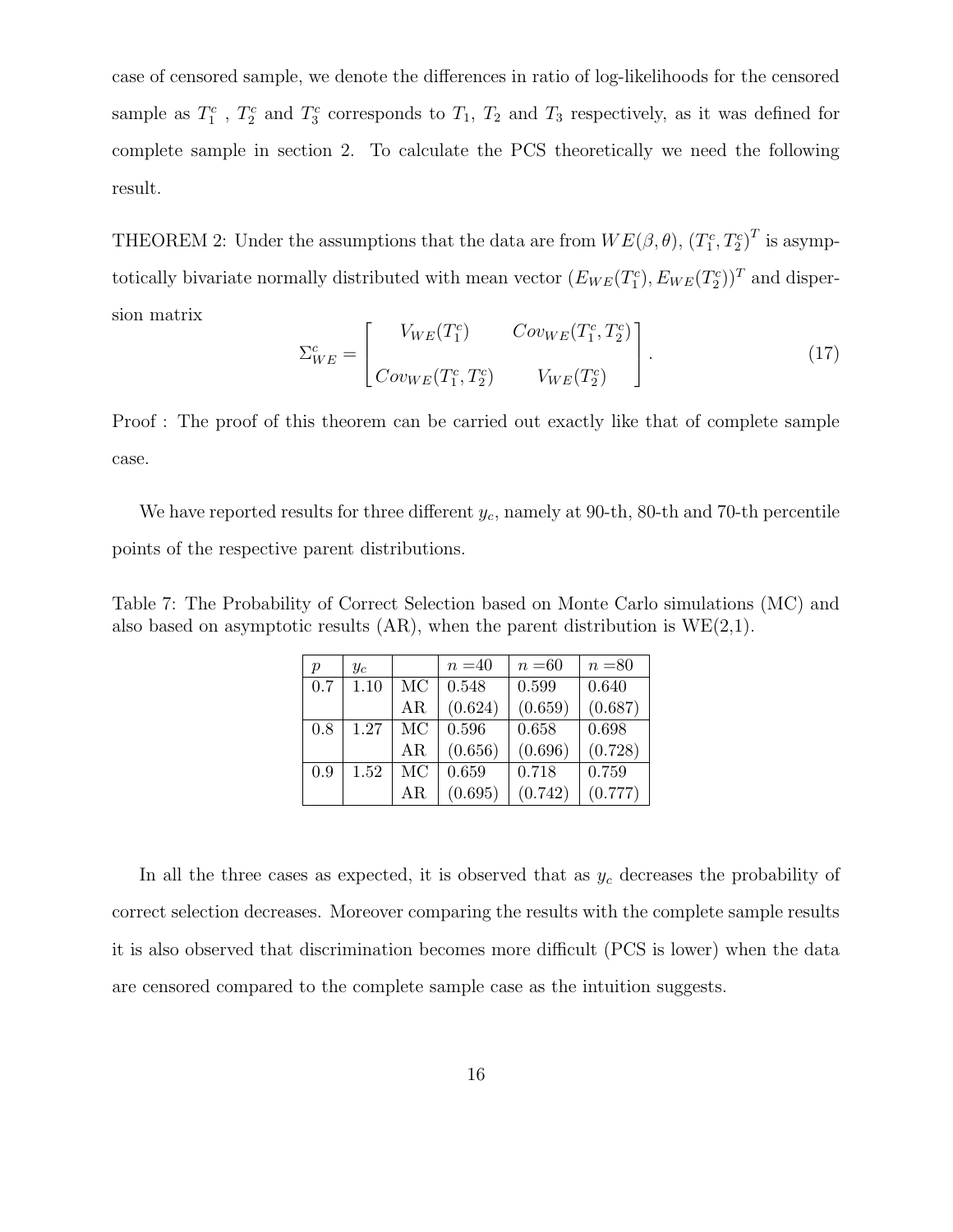| $\boldsymbol{p}$ | $y_c$ |     | $n = 40$ | $n = 60$ | $n = 80$ |
|------------------|-------|-----|----------|----------|----------|
| 0.7              | 2.85  | MC  | 0.831    | 0.857    | 0.874    |
|                  |       | AR  | (0.781)  | (0.838)  | (0.874)  |
| 0.8              | 5.38  | MC  | 0.854    | 0.886    | 0.910    |
|                  |       | AR  | (0.830)  | (0.879)  | (0.912)  |
| 0.9              | 12.98 | MC  | 0.869    | 0.909    | 0.935    |
|                  |       | AR. | (0.861)  | (0.913)  | (0.943)  |

Table 8: The Probability of Correct Selection based on Monte Carlo simulations (MC) and also based on asymptotic results  $(AR)$ , when the parent distribution is  $LN(2, 1)$ 

Table 9: The Probability of Correct Selection based on Monte Carlo simulations when the parent distribution is  $GE(2, 1)$ .

| р   | $y_c$ | $n = 40$ | $n = 60$ | $n = 80$ |
|-----|-------|----------|----------|----------|
| 0.7 | 1.81  | 0.256    | 0.335    | 0.388    |
|     |       | 0.271    | 0.324    | 0.392    |
| 0.8 | 2.24  | 0.307    | 0.392    | 0.445    |
|     |       | 0.329    | 0.392    | 0.443    |
| 0.9 | 2.97  | 0.350    | 0.446    | 0.506    |
|     |       | 0.375    | 0.447    | 0.504    |

### 6 Data Analysis

In this section we analyze two real data sets for illustrative purposes. In both the cases the sample size is not very large. It is observed that for one case the choice is quite clear but for the other case it is not very easy to make a decision about the model choice.

DATA SET 1: The first data set (Linhardt and Zucchini [16], page 69); represents the failure times of the air conditioning system of an airplane and it is as follows: 23, 261, 87, 7, 120, 14, 62, 47, 225, 71, 246, 21, 42, 20, 5, 12, 120, 11, 3, 14, 71, 11, 14, 11, 16, 90, 1, 16, 52, 95.

We obtain the following estimates of different model parameters.

• Weibull distribution:  $\beta = 0.8535$ ,  $\theta = 0.0183$ ,  $\ln L_{WE}(\beta, \theta) = -151.937$ .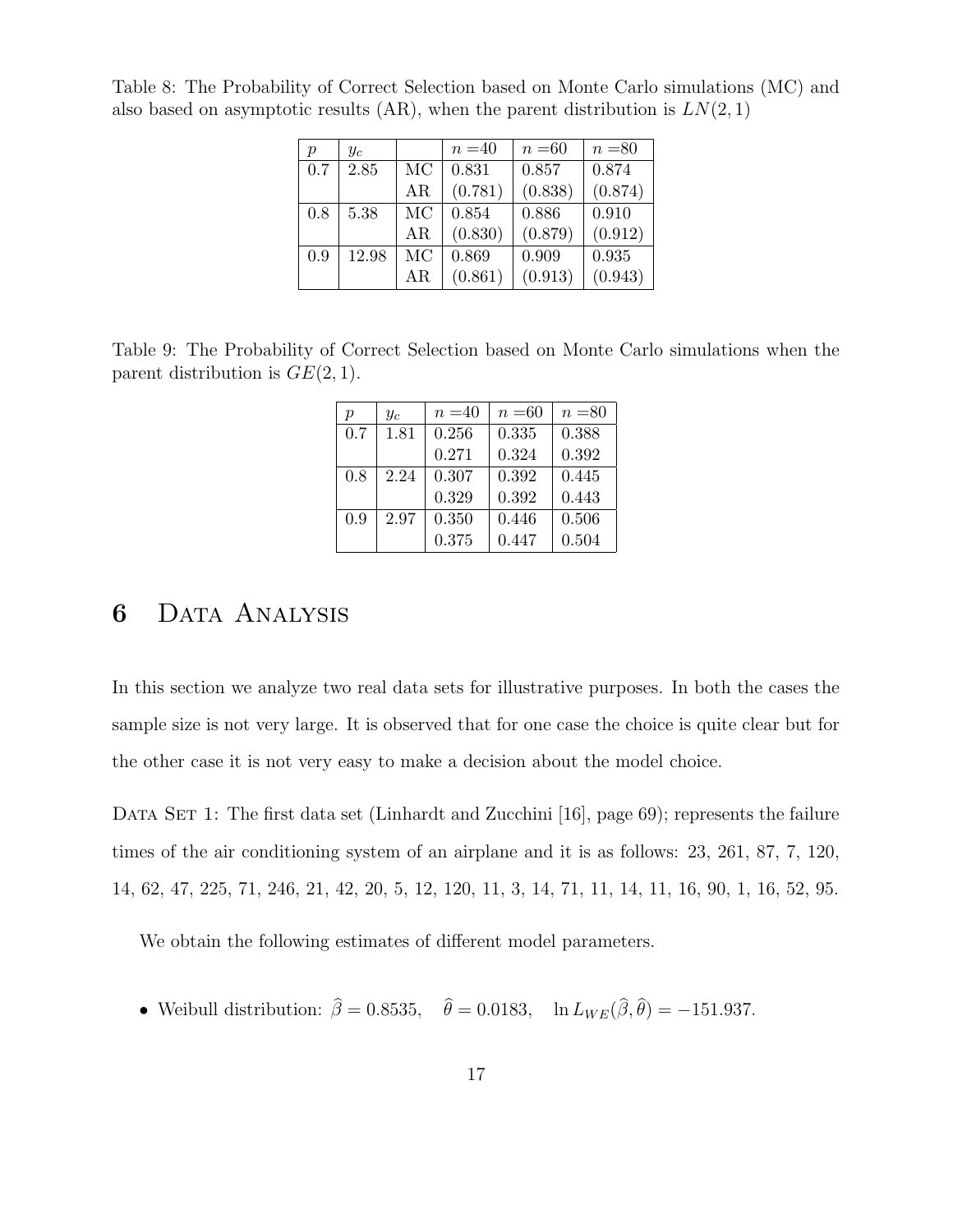- Log-normal distribution:  $\hat{\sigma} = 1.3192$ ,  $\hat{\eta} = 28.7343$ , ln  $L_{LN} (\hat{\sigma}, \hat{\eta}) = -151.621$ .
- GE distribution:  $\hat{\alpha} = 0.8092, \quad \lambda = 0.0145, \quad \ln L_{GE}(\hat{\alpha}, \lambda) = -152.201.$

Therefore, based on the log-likelihood values log-normal is the preferred model. We also computed the Kolmogorov-Smirnov (K-S) distances between the empirical distribution function (EDF) and the fitted models in each case and they are 0.1047, 0.1540 and 0.1744 from the log-normal, Weibull and GE and the corresponding  $p$ -values are 0.88, 0.44 and 0.32 respectively. We have also used re-sampling technique (non-parametric Bootstrap) to compute the proportion that it chooses different distributions. It is observed that after re sampling with replacement it chooses log-normal, Weibull and GE at 44.4%, 39.0% and 16.6% respectively. Therefore, based on all these information we will choose log-normal as the preferred model in this case.

DATA SET 2: The data represents the number of revolution (million) before failure of the 23 ball bearings in the life-test and it was originally reported in Lawless [15] (page 228). It is as follows: 17.88, 28.92, 33.00, 41.52, 42.12, 45.60, 48.80, 51.84, 51.96, 54.12, 55.56, 67.80, 68.44, 68.64, 68.88. 84.12, 93.12, 98.64, 105.12, 105.84, 127.92, 128.04, 173.40. Using the three different models, we obtain the following:

- Weibull distribution:  $\beta = 2.1036$ ,  $\theta = 0.0122$ ,  $\ln L_{WE}(\beta, \theta) = -113.689$ .
- Log-normal distribution:  $\hat{\sigma} = 0.5214$ ,  $\hat{\eta} = 63.4729$ , ln  $L_{LN} (\hat{\sigma}, \hat{\eta}) = -113.125$ .
- GE distribution:  $\hat{\alpha} = 5.2838, \quad \lambda = 0.0323, \quad \ln L_{GE}(\hat{\alpha}, \lambda) = -112.973.$

Therefore, based on the log-likelihood criterion, it is observed that we prefer the GE distribution. The K-S distances from the EDF to the fitted log-normal, Weibull and GE are 0.0901, 0.1521 and 0.1262 and the corresponding p values are 0.98, 0.63 and 0.86 respectively.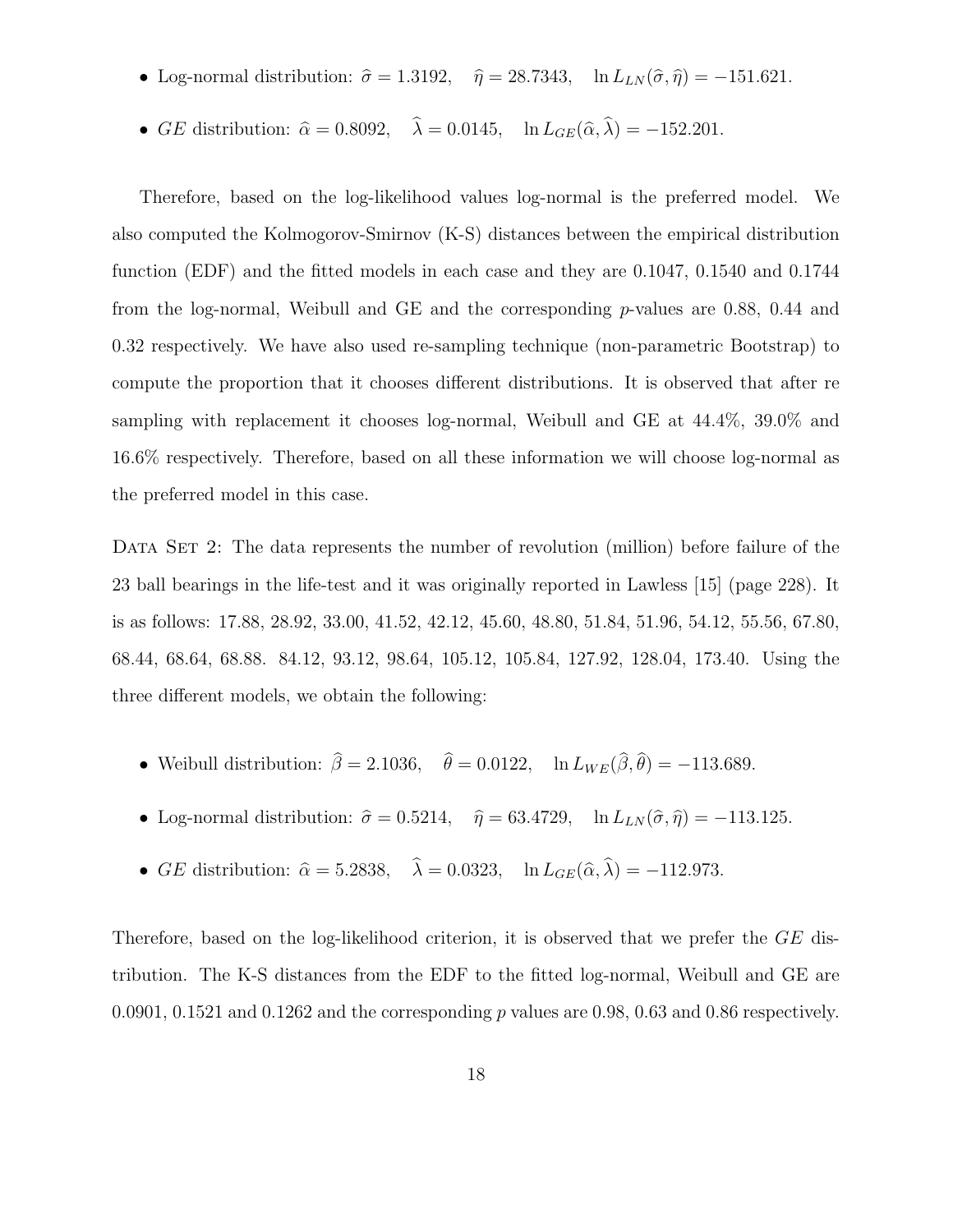Using re-sampling technique it is observed that it chooses the log-normal, Weibull and GE as 47%, 32% and 21% respectively. Therefore, it shows that although log-likelihood prefers to choose GE but other criteria do not prefer GE. From these two examples and also from the simulation results, it is clear that not only the sample sizes, but also the model parameters play important roles in discriminating between closely fitted models.

#### 7 Determination of Sample Size

In this section, we propose a method to determine the minimum sample size needed to discriminate among the three distribution functions for a given user specified probability of correct selection. Intuitively, if the distances among several distributions are large, one may not need very large sample to discriminate them. On the other hand if they are very close to each other it will be extremely difficult to discriminate them and it may not be necessary from any practical point of view. Therefore, it is expected that user will specify before-hand the PCS and also the tolerance limit (similar to type-I error) in terms of the minimum distances (tolerance level) among several distribution functions, for discrimination purposes, i.e., we do not want to discriminate between two distribution functions if the distance between them is less than the tolerance level, see Gupta and Kundu [9] in this respect. Here we use the K-S distance as a measure of distance between two distributions, similarly as in Gupta and Kundu [9].

We have already reported the K-S distances between any two distribution functions in Tables 4, 5 and 6. It is interesting to observe that the K-S distances between log-normal and Weibull are constant for all parameter ranges. The K-S distance between Weibull and generalized exponential distributions is minimum when the shape parameter is 1 (both are exponential) and it gradually increases as the shape parameter moves away from 1. The K-S distance between log-normal and generalized exponential distributions decreases as the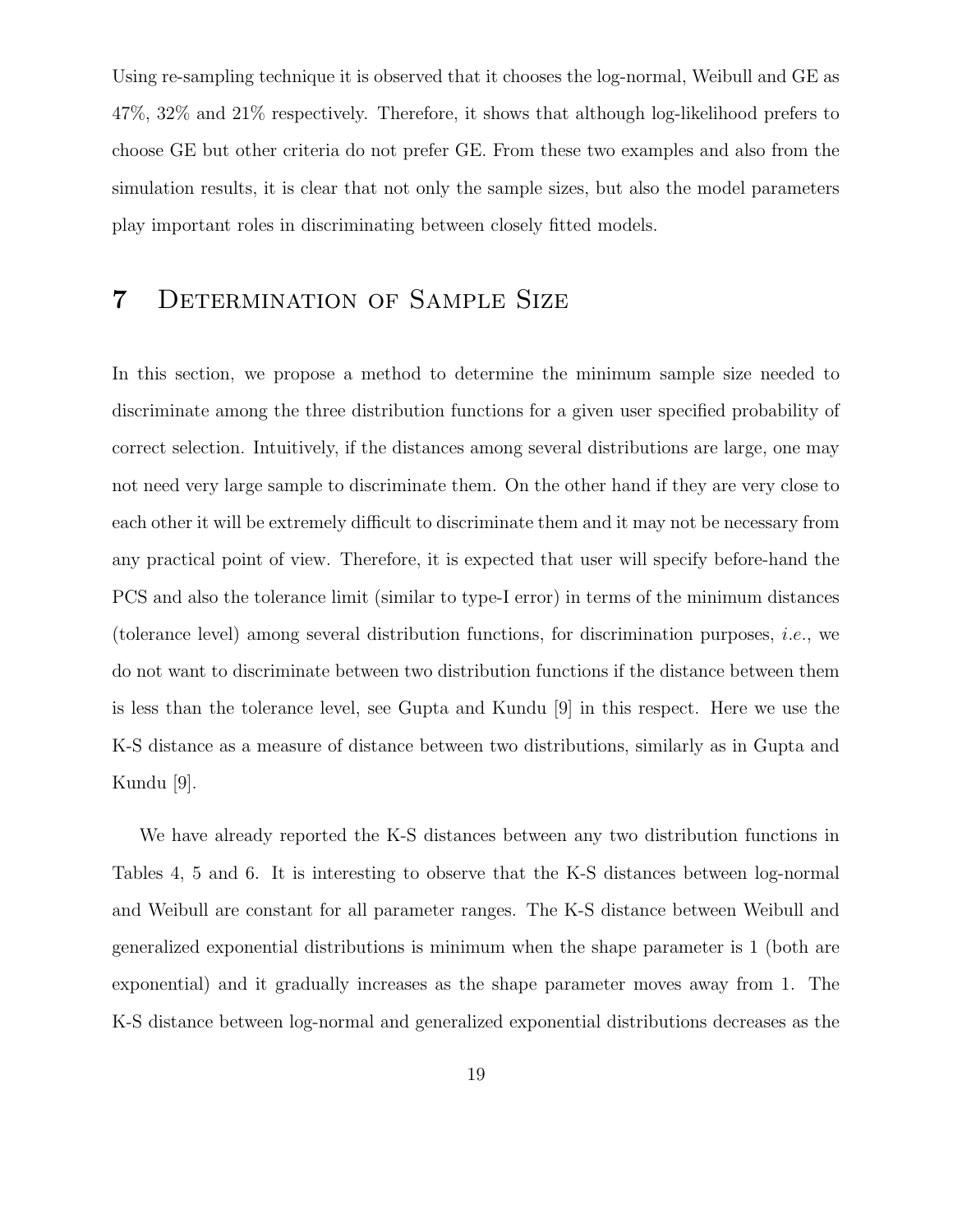shape parameter of the generalized exponential distribution increases or the shape parameter of the log-normal distribution decreases.

Now suppose we want to compute the minimum sample size needed to achieve the probability of correct selection to be  $0.65$  and when the tolerance limit is  $0.03$ , *i.e.* we do not want to discriminate among the distributions if their K-S distances are less than 0.03. Now if Weibull is the parent distribution, it is clear from the Table 4 that if  $\beta \geq 1.6$  or  $\beta \leq 0.7$ (approximately) , then the K-S distances among the three distribution functions will be more than the tolerance level. Similarly, if log-normal is the parent distribution then for  $\sigma \geq 0.55$ (approximately) and if generalized exponential distribution is the parent distribution then for  $\alpha \leq 0.55$  (approximately) or  $2.5 < \alpha < 3.25$  (approximately), this criterion will be met. Now if Weibull is the parent distribution, from Table 1 it is clear that we need at least a sample of size 60 to achieve this probability of correct selection. From Table 2, it is observed that if log-normal is the parent distribution then we need at least sample size 40 (approximately) to achieve this probability of correct selection. Similarly, when the generalized exponential distribution is the parent distribution, then from Table 3 we observe that we need at least a sample of size 100 to achieve the required probability of correct selection. Therefore, at least max $\{60, 40, 100\} = 100$  sample size is required to achieve the required probability of correct selection 0.65 with the tolerance level 0.03. Similarly it can be obtained for other cases also.

#### 8 CONCLUSIONS

In this paper we have considered the problem of discriminating among three important lifetime distribution functions. We have used the maximized likelihood method to choose the best fitted model. We have obtained the asymptotic distributions of the ratio of the maximized log-likelihood functions and it is observed that it follows bivariate normal distribution.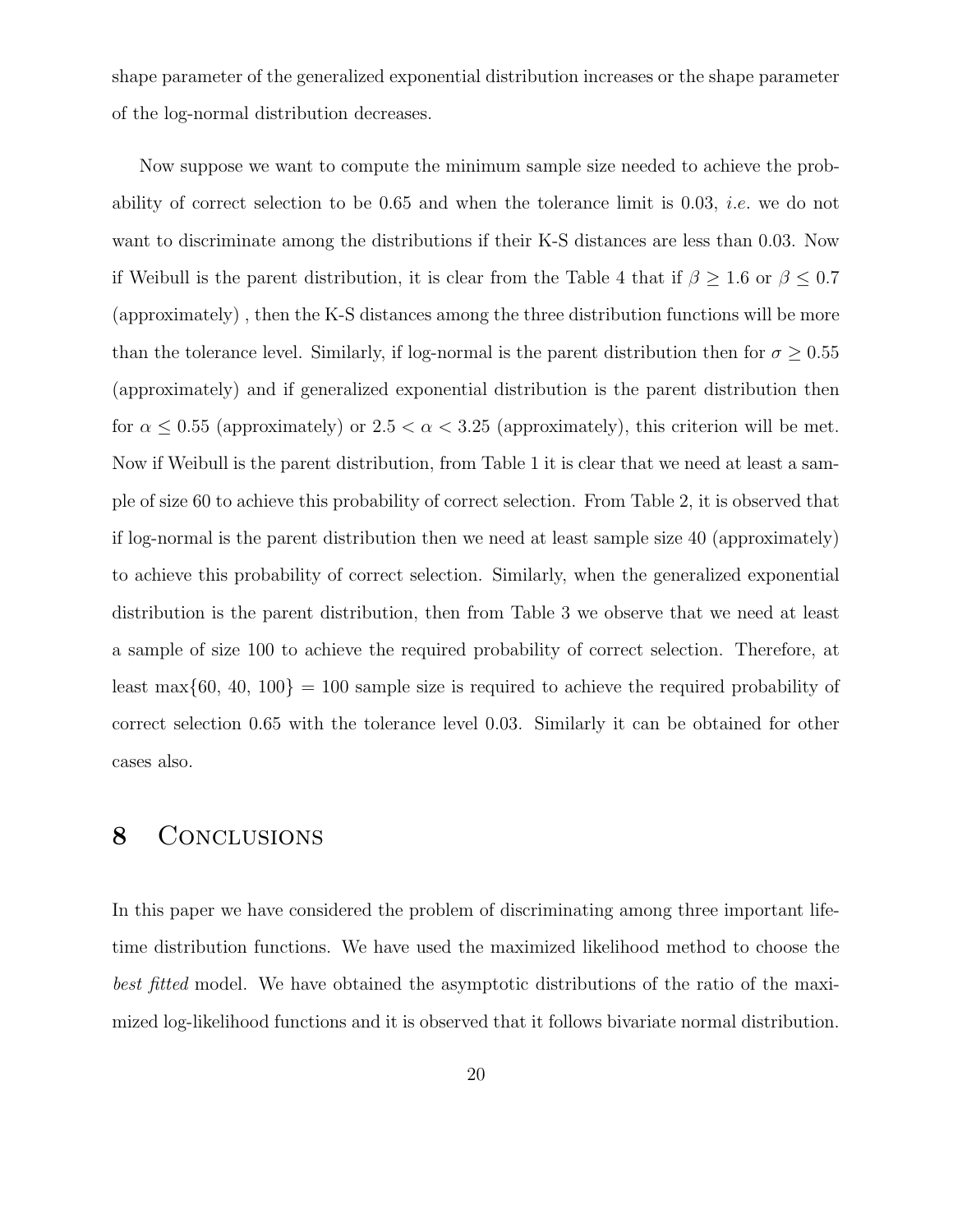Based on the asymptotic results we have computed the probability of correct selections and they have been compared with the simulated results. The results have been extended for the Type-I censored data also. It is observed that they match quite well even for moderate sample sizes. It is also observed that the probability of correct selection not only depends on the sample sizes, but it also depends on the model parameters of the parent population. We have also suggested how to obtain the minimum sample size required to achieve a given probability of correct selection for a user specified protection level. Although we have considered only Weibull, log-normal and generalized exponential distributions, but our method can be extended for other distribution functions also.

#### Acknowledgements

The authors would like to thank three reviewers for several constructive suggestions and also to Professor Lesley Walls for encouragements.

### Appendix - A

In this section we present the exact expressions of the mean vectors and the elements of the dispersion matrices for the three different cases. The exact expressions of most of the elements are already available in the literature. Whichever are not available we will present those explicitly, otherwise we will provide the references.

#### PARENT DISTRIBUTION IS WEIBULL

First we need the exact expressions  $\sigma_1$ ,  $\eta_1$ ,  $\alpha_1$  and  $\lambda_1$  of Lemma 1, as all the required elements are functions of these. Note that

$$
\sigma_1 = \frac{\sqrt{\psi'(1)}}{\beta}, \quad \eta_1 = \frac{1}{\theta} e^{\frac{\psi(1)}{\beta}}, \tag{18}
$$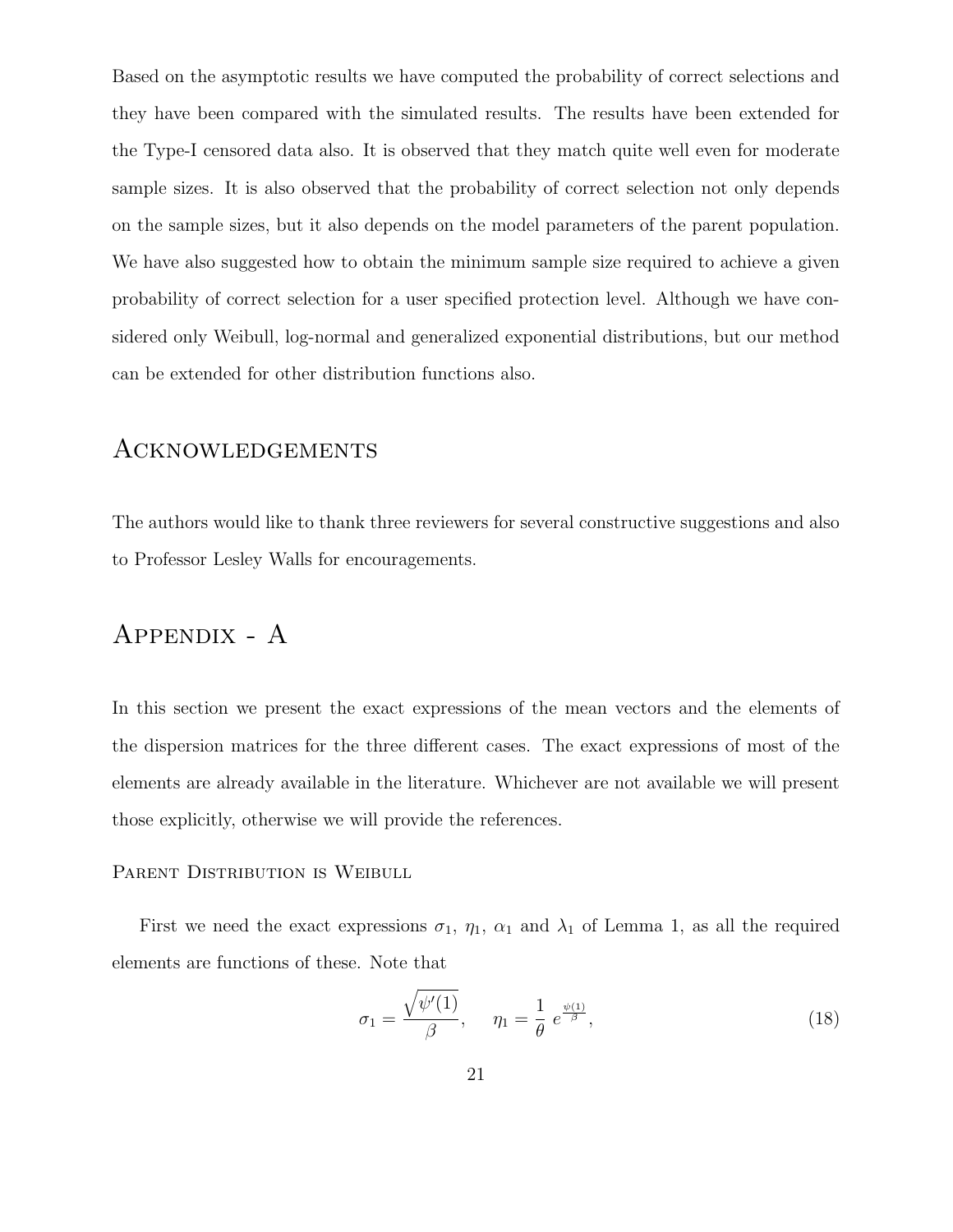see for details Kundu and Manglick [13]. Here  $\psi(x) =$ d  $\frac{d}{dx}$  log  $\Gamma(x)$  and  $\psi'(x)$  is the derivative of  $\psi(x)$ . Although,  $\sigma_1$ ,  $\eta_1$  have explicit forms in terms of  $\beta$ , but  $\alpha_1$  and  $\lambda_1$  do not have explicit forms. They can be obtained as the roots of the two non-linear equations, see Gupta and Kundu [9] for details and also tabulated values of  $\alpha_1$  and  $\lambda_1$  for different values of  $\beta$ . The exact expressions of

$$
\lim_{n \to \infty} \frac{1}{n} E_{WE}(T_1) \quad \text{and } \lim_{n \to \infty} \frac{1}{n} V_{WE}(T_1)
$$

are available in Kundu and Manglick [13], similarly, the exact expressions of

$$
\lim_{n \to \infty} \frac{1}{n} E_{WE}(T_2) \quad \text{and } \lim_{n \to \infty} \frac{1}{n} V_{WE}(T_2)
$$

are available in Gupta and Kundu [9]. Now we present the  $Cov_{WE}(T_1, T_2)$ , which is not available anywhere. Note that if Z follows  $WE(\beta, 1)$ , then

$$
\lim_{n \to \infty} \frac{1}{n} \text{Cov}_{WE}(T_1, T_2) = \text{Cov}_{WE} \left[ \ln \frac{f_{WE}(X; \beta, \theta)}{f_{LN}(X; \sigma_1, \eta_1)}, \ln \frac{f_{WE}(X; \beta, \theta)}{f_{GE}(X; \alpha_1, \lambda_1)} \right]
$$
\n
$$
= (\beta - 1)(\beta - \frac{\ln \eta_1}{\sigma_1^2}) \frac{\psi'(1)}{\beta^2} - (\beta - 1) \frac{(\psi'(2) - \psi'(1))}{\beta}
$$
\n
$$
+ \frac{1}{2\sigma_1^2} (\beta - 1)(\psi''(1) - 2(\psi(1))^3) - (\beta - \frac{\ln \eta_1}{\sigma_1^2}) \frac{(\psi(2) - \psi(1))}{\beta}
$$
\n
$$
+ 1 - \frac{1}{2\sigma_1^2} \frac{(\psi'(2) - \psi'(1))}{\beta^2} + \frac{\psi^2(2) - \psi^2(1)}{\beta^2}
$$
\n
$$
- (\alpha - 1)(\beta - \frac{\ln \eta_1}{\sigma_1^2}) \text{Cov}_{WE}(\ln Z, \ln(1 - \exp(-\lambda_1 Z)))
$$
\n
$$
+ (\alpha - 1) \text{Cov}_{WE}(\ln(1 - \exp(-\lambda_1 Z)), Z^{\beta})
$$
\n
$$
- (\alpha - 1) \frac{1}{2\sigma_1^2} \text{Cov}_{WE}(\ln(1 - \exp(-\lambda_1 Z)), (\ln Z)^2)
$$
\n
$$
+ \lambda_1 (\beta - \frac{\ln \eta_1}{\sigma_1^2}) \frac{1}{\beta} \left[ \psi \left( \frac{1}{\beta} + 1 \right) \Gamma \left( \frac{1}{\beta} + 1 \right) - \Gamma \left( \frac{1}{\beta} + 1 \right) \psi(1) \right]
$$
\n
$$
- \lambda_1 \left[ \Gamma \left( \frac{\beta + 1}{\beta} + 1 \right) - \Gamma \left( \frac{1}{\beta} + 1 \right) \right]
$$
\n
$$
+ \frac{\lambda_1}{2\sigma_1^2} \left( \Gamma \left( \frac{1}{\beta} + 1 \right) \frac{[\psi'(\frac{1}{\beta} + 1) + \psi^2(\frac{1}{\beta} + 1)]}{\beta
$$

PARENT DISTRIBUTION IS LOG-NORMAL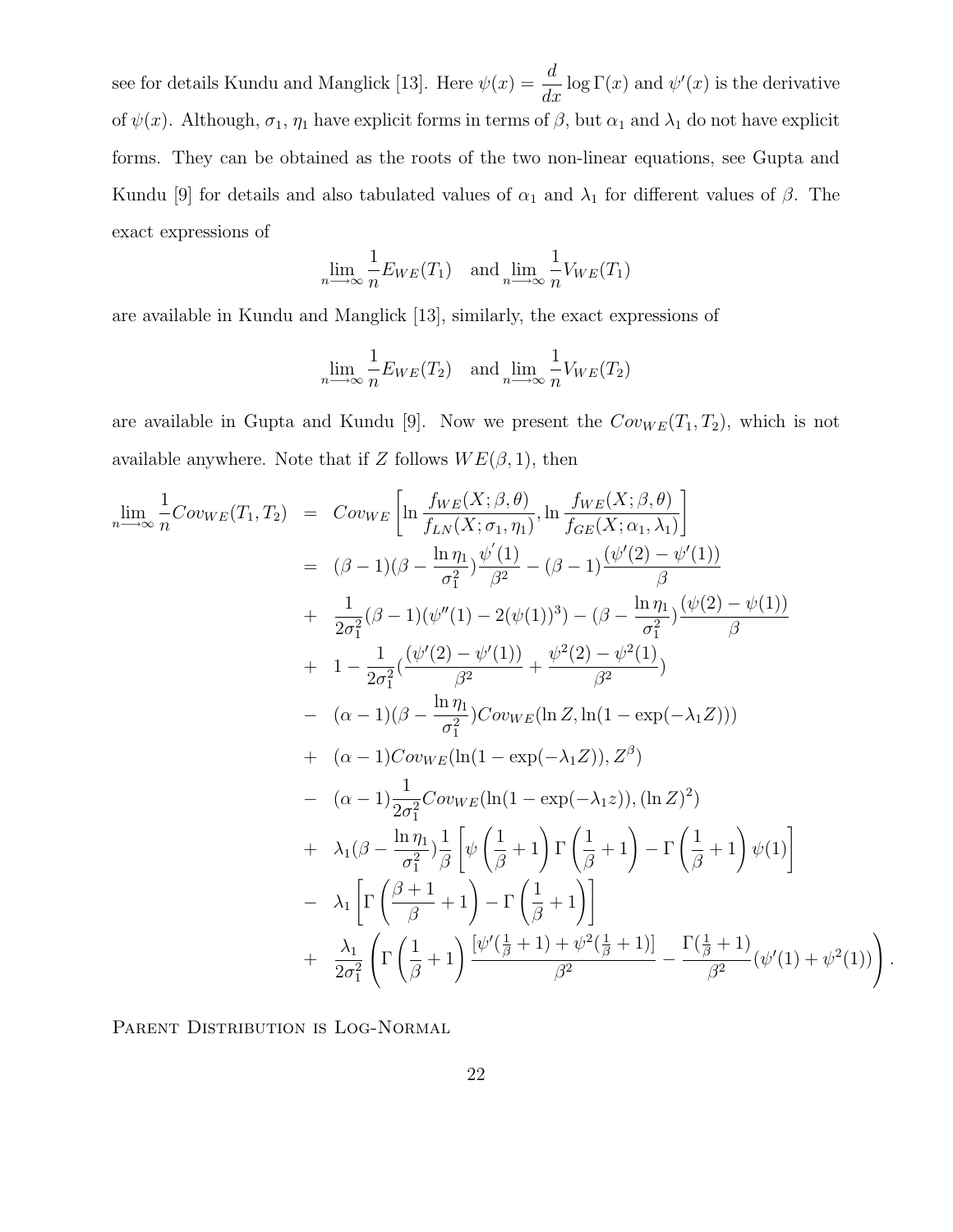Note that when the data are from  $LN(\sigma, \eta)$ , then along the same line as Lemma 1, it can be shown

$$
\hat{\beta} \longrightarrow \beta_2
$$
, a.s.  $\hat{\theta} \longrightarrow \theta_2$  a.s.  $\hat{\alpha} \longrightarrow \alpha_2$  a.s.  $\hat{\lambda} \longrightarrow \lambda_2$  a.s.,

where  $\beta_2 = \frac{1}{2}$  $rac{1}{\sigma}$  and  $\theta_2 = \frac{1}{\eta}$ η  $e^{-\frac{\sigma}{2}}$ , see Kundu and Manglick [13]. The exact expressions for  $\alpha_2$ and  $\lambda_2$  are not possible to obtain. They can be obtained by solving two non-linear equations, see Kundu, Gupta and Manglick [12]. The exact expressions of

$$
\lim_{n \to \infty} \frac{1}{n} E_{LN}(T_3) \quad \text{and } \lim_{n \to \infty} \frac{1}{n} V_{LN}(T_3)
$$

are available in Kundu, Gupta and Manglick [12], similarly, the exact expressions of

$$
\lim_{n \to \infty} \frac{1}{n} E_{LN}(T_1) \quad \text{and } \lim_{n \to \infty} \frac{1}{n} V_{LN}(T_1)
$$

are available in Kundu and Manglick [13]. Now we present the  $Cov_{LN}(T_3, T_1)$ , which is not available anywhere. Note that if Z follows  $LN(\sigma, 1)$ , then

$$
\lim_{n \to \infty} \frac{1}{n} Cov_{LN}(T_3, T_1) = Cov_{LN} \left[ \ln \frac{f_{LN}(X; \sigma, \eta)}{f_{GE}(X; \alpha_2, \lambda_2)}, - \ln \frac{f_{LN}(X; \sigma, \eta)}{f_{WE}(X; \beta_2, \theta_2)} \right]
$$
  
\n
$$
= -2\beta_2 \sigma^4 + \lambda_2 \beta_2 \sigma^2 e^{\frac{\sigma^2}{2}}
$$
  
\n
$$
- \beta_2 (\alpha_2 - 1) Cov_{LN} (\ln Z, \ln(1 - \exp(-\lambda_2 Z)))
$$
  
\n
$$
+ \frac{1}{2} \lambda_2 \sigma^2 e^{\frac{\sigma^2}{2}} - \frac{1}{2} \sigma^2 - \frac{\alpha_2 - 1}{2\sigma^2} Cov_{LN}((\ln Z)^2, \ln(1 - \exp(-\lambda_2 Z)))
$$
  
\n
$$
+ \theta_2^{\beta_2} Cov_{LN}(Z^{\beta_2}, (\ln Z)^2) + (\alpha_2 - 1) \theta^{\beta_2} Cov_{LN}(Z^{\beta_2}, \ln(1 - \exp(-\lambda_2 Z))).
$$

PARENT DISTRIBUTION IS GENERALIZED EXPONENTIAL

When the data are from  $GE(\alpha, \lambda)$ , then it follows that

$$
\widehat{\beta} \longrightarrow \beta_3
$$
, a.s.,  $\widehat{\theta} \longrightarrow \theta_3$  a.s.  $\widehat{\sigma} \longrightarrow \sigma_3$ , a.s.  $\widehat{\eta} \longrightarrow \eta_3$  a.s.

The expressions for  $\beta_3$ ,  $\theta_3$ ,  $\lim_{n \to \infty} \frac{1}{n}$  $\frac{1}{n}E_{GE}(T_2), \lim_{n\longrightarrow\infty}\frac{1}{n}$  $\frac{1}{n}V_{GE}(T_2)$  are available in Gupta and Kundu [9]. Moreover, the expressions for  $\sigma_3$ ,  $\eta_3$ ,  $\lim_{n\to\infty} \frac{1}{n}$  $\frac{1}{n}E_{GE}(T_3), \lim_{n\longrightarrow\infty}\frac{1}{n}$  $\frac{1}{n}V_{GE}(T_3)$  are available in Kundu, Gupta and Manglick [12]. If Z follows  $GE(\alpha, \lambda)$ , then  $Cov_{GE}(T_2, T_3)$ , can be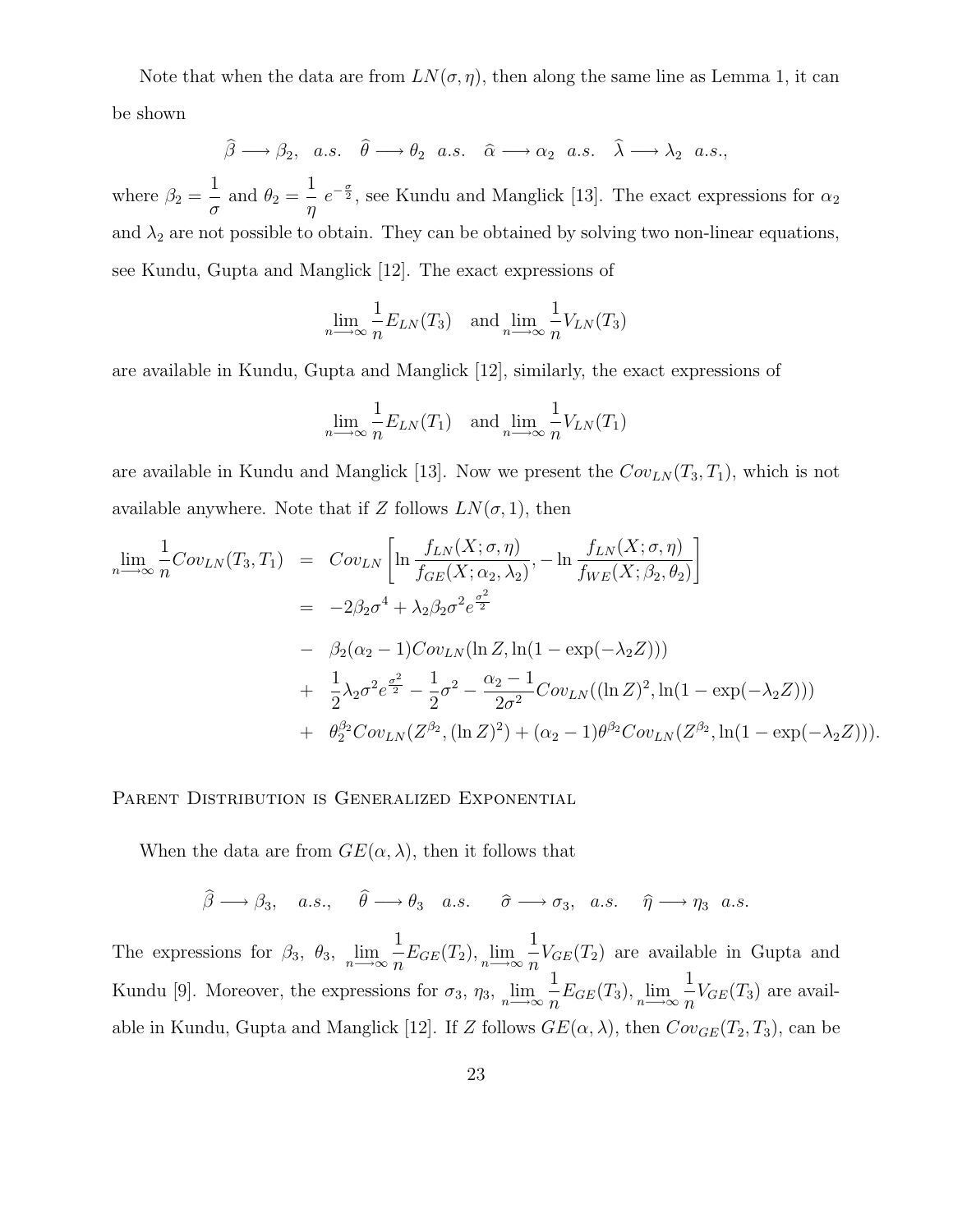written as

$$
\lim_{n \to \infty} \frac{1}{n} Cov_{GE}(T_3, T_2) = Cov_{GE} \left[ -\ln \frac{f_{GE}(X; \alpha, \lambda)}{f_{WE}(X; \beta_3, \theta_3)}, -\ln \frac{f_{GE}(X; \alpha, \lambda)}{f_{LN}(X; \sigma_3, \eta_3)} \right]
$$
  
\n
$$
= \left( \frac{\alpha - 1}{\alpha} \right)^2 + (\psi'(1) - \psi'(\alpha + 1)) - 2(\alpha - 1)Cov_{GE}(\ln(1 - \exp(-z)), z)
$$
  
\n
$$
+ \frac{\alpha - 1}{2\sigma_3^2} Cov_{GE}(\ln(1 - \exp(-Z)), (\ln Z)^2)
$$
  
\n
$$
+ (\alpha - 1)(1 - \frac{\theta_3}{\sigma_3^2})Cov_{GE}(\ln Z, \ln(1 - \exp(-Z)))
$$
  
\n
$$
- \frac{1}{2\sigma_3^2} Cov_{GE}(Z, (\ln Z)^2) - (1 - \frac{\ln \theta_3}{\sigma_3^2})Cov_{GE}(Z, \ln Z)
$$
  
\n
$$
- (\alpha - 1)(\beta_3 - 1)Cov_{GE}(\ln Z, \ln(1 - \exp(-Z))) + (\beta_3 - 1)Cov_{GE}(Z, \ln Z)
$$
  
\n
$$
- \frac{\beta_3 - 1}{2\sigma_3^2} Cov_{GE}(\ln Z, (\ln Z)^2) - (\beta_3 - 1)(1 - \frac{\ln \theta_3}{\sigma_3^2})V_{GE}(\ln Z)
$$
  
\n
$$
+ (\alpha - 1)\theta_3^{\beta_3}Cov_{GE}(\ln(1 - \exp(-Z)), Z^{\beta_3})
$$
  
\n
$$
- \theta_3^{\beta_3}Cov_{GE}(Z, Z^{\beta_3}) + \theta_3^{\beta_3} \frac{1}{2\sigma_3^2}Cov_{GE}(Z^{\beta_3}, (\ln Z)^2)
$$
  
\n
$$
+ \theta_3^{\beta_3} (1 - \frac{\ln \theta_3}{\sigma_3^2})Cov_{GE}(\ln Z, Z^{\beta_3}).
$$

## Appendix - B

Suppose, the parent distribution is Weibull and the data are Type-I censored.

Let us define,  $a_1 = \ln \beta + \beta \ln \theta - \ln \alpha - \ln \lambda$ ,  $a_2 = \ln \beta + \beta \ln \theta + 0.5 \ln(2\pi) + \ln \sigma$ ,

$$
T_1^{*c} = \sum_{i=1}^n \left\{ \Delta_i \left[ \ln f_{WE}(X_i; \beta, \theta) - \ln f_{LN}(X_i; \sigma_1, \eta_1) \right] +
$$
  
\n
$$
(1 - \Delta_i) \left[ \ln(\bar{F}_{WE}(y_c; \beta, \theta)) - \ln(\bar{F}_{LN}(y_c; \sigma_1, \eta_1)) \right] \right\},
$$
  
\n
$$
T_2^{*c} = \sum_{i=1}^n \left\{ \Delta_i \left[ \ln f_{WE}(X_i; \beta, \theta) - \ln f_{GE}(X_i; \alpha_1, \lambda_1) \right] +
$$
  
\n
$$
(1 - \Delta_i) \left[ \ln(\bar{F}_{WE}(y_c; \beta, \theta)) - \ln(\bar{F}_{GE}(y_c; \alpha_1, \lambda_1)) \right] \right\},
$$

where  $\bar{F} = (1 - F)$  and

$$
\Delta_i = \begin{cases} 1 & \text{if } X_i \le y_c \\ 0 & \text{if } X_i > y_c. \end{cases}
$$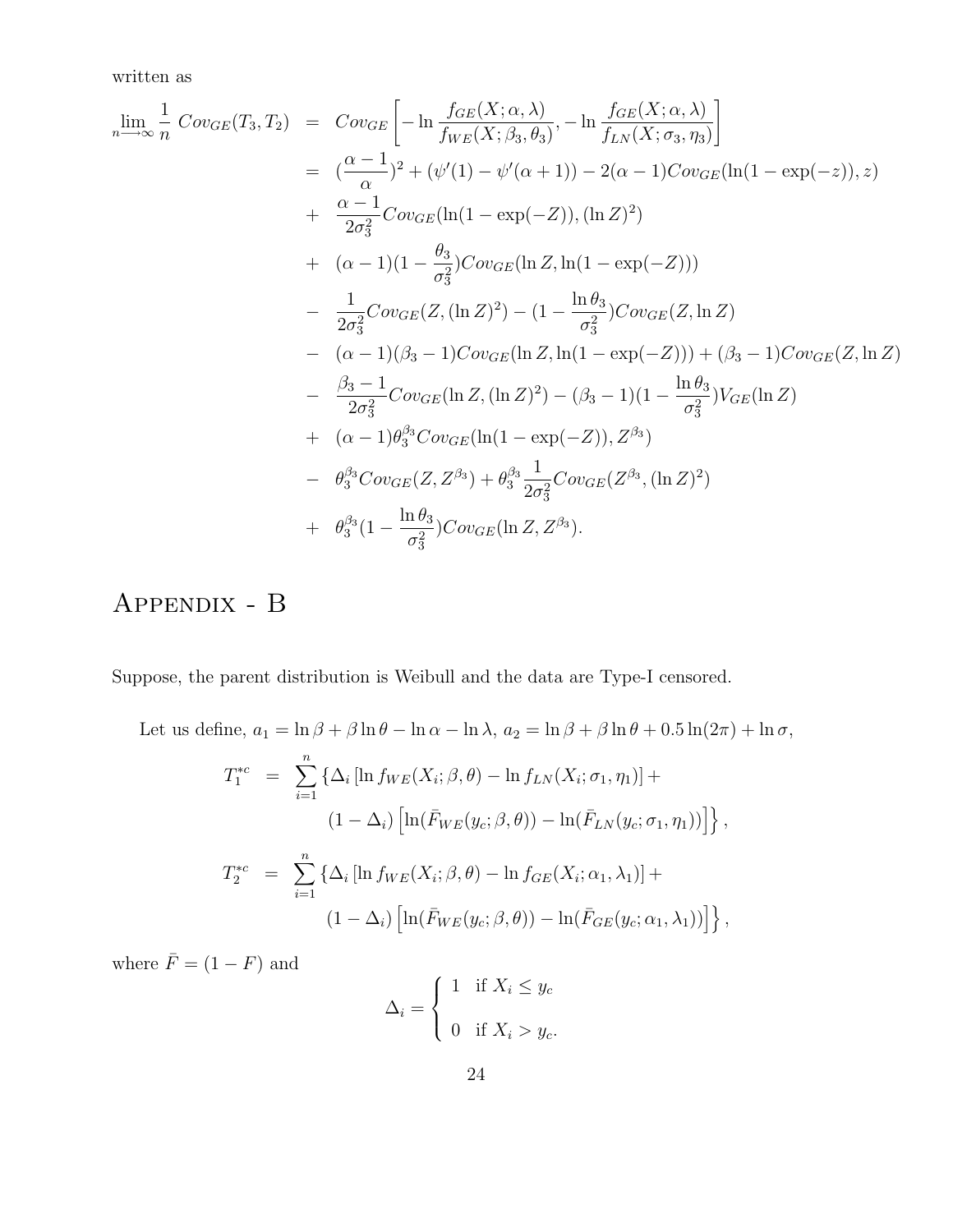Here  $X_i$  is the *i*-th observation. Therefore the expression for expectations, variances and covariance can be given by

$$
\lim_{n \to \infty} \frac{E_{WE}(T_1^c)}{n} = E_{WE} \left\{ (\Delta_1 \left[ \ln f_{WE}(X_1; \beta, \theta) - \ln f_{LN}(X_1; \sigma_1, \eta_1) \right] + (1 - \Delta_1) \left[ \ln(\bar{F}_{WE}(y_c; \beta, \theta)) - \ln(\bar{F}_{LN}(y_c; \sigma_1, \eta_1)) \right] \right\}.
$$

$$
\lim_{n \to \infty} \frac{E_{WE}(T_2^c)}{n} = E_{WE} \{ (\Delta_i [\ln f_{WE}(X_i; \beta, \theta) - \ln f_{GE}(X_i; \alpha_1, \lambda_1)] + (1 - \Delta_i) [\ln(\bar{F}_{WE}(y_c; \beta, \theta)) - \ln(\bar{F}_{GE}(y_c; \alpha_1, \lambda_1))] ) \}.
$$

$$
\lim_{n \to \infty} \frac{V_{WE}(T_1^c)}{n} = V_{WE} \left\{ (\Delta_1 \left[ \ln f_{WE}(X_1; \beta, \theta) - \ln f_{LN}(X_1; \sigma_1, \eta_1) \right] + (1 - \Delta_1) \left[ \ln(\bar{F}_{WE}(y_c; \beta, \theta)) - \ln(\bar{F}_{LN}(y_c; \sigma_1, \eta_1)) \right] \right\}.
$$

$$
\lim_{n \to \infty} \frac{V_{WE}(T_2^c)}{n} = V_{WE} \left\{ (\Delta_1 \left[ \ln f_{WE}(X_1; \beta, \theta) - \ln f_{GE}(X_1; \alpha_1, \lambda_1) \right] + (1 - \Delta_1) \left[ \ln(\bar{F}_{WE}(y_c; \beta, \theta)) - \ln(\bar{F}_{GE}(y_c; \alpha_1, \lambda_1)) \right] \right\}.
$$

$$
\lim_{n \to \infty} \frac{Cov_{WE} \{T_1^c, T_2^c\}}{n} = Cov_{WE} \{\Delta_1 [\ln f_{WE}(X_1; \beta, \theta) - \ln f_{LN}(X_1; \sigma_1, \eta_1)] +
$$
  

$$
(1 - \Delta_1) [\ln(\bar{F}_{WE}(y_c; \beta, \theta)) - \ln(\bar{F}_{LN}(y_c; \sigma_1, \eta_1))],
$$
  

$$
\Delta_1 [\ln f_{WE}(X_1; \beta, \theta) - \ln f_{GE}(X_1; \alpha_1, \lambda_1)] +
$$
  

$$
(1 - \Delta_1) [\ln(\bar{F}_{WE}(y_c; \beta, \theta)) - \ln(\bar{F}_{GE}(y_c; \alpha_1, \lambda_1))]\}
$$

Other expressions can be given in the similar fashion.

## References

[1] Atkinson, A. (1970), "A method for discriminating between models" (with discussions), Journal of the Royal Statistical Society, Ser. B, vol. 32, 323-353.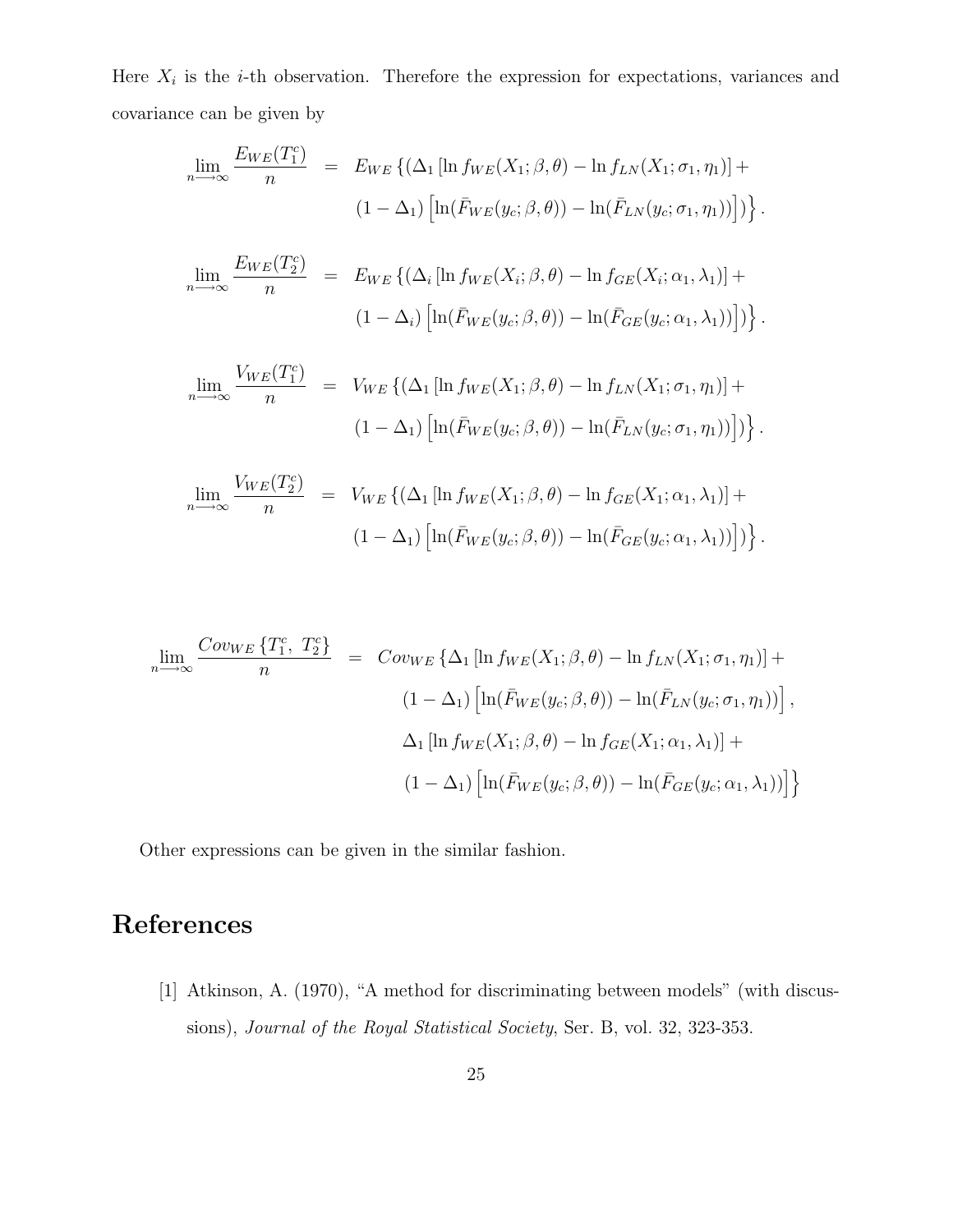- [2] Bain, L.J. and Englehardt, M. (1980), "Probability of correct selection of Weibull versus gamma based on likelihood ratio", Communications in Statistics, Ser. A., vol. 9, 375-381.
- [3] Chambers, E.A. and Cox, D.R. (1967), "Discriminating between alternative binary response models", Biometrika, 54, 573-578.
- [4] Chen, W.W. (1980), "On the tests of separate families of hypotheses with small sample size", Journal of Statistical Computations and Simulations, vol. 2, 183-187.
- [5] Cox, D.R. (1961), "Tests of separate families of hypotheses", Proceedings of the Fourth Berkeley Symposium in Mathematical Statistics and Probability, Berkeley, University of California Press, 105-123.
- [6] Cox, D.R. (1962), "Further results on tests of separate families of hypotheses", Journal of the Royal Statistical Society, Ser. B, vol. 24, 406-424.
- [7] Dumonceaux, R. and Antle, C.E. (1973), "Discriminating between the log-normal and Weibull distribution", Technometrics, vol. 15, 923-926.
- [8] Fearn, D.H. and Nebenzahl, E. (1991), "On the maximum likelihood ratio method of deciding between the Weibull and Gamma distributions", Communications in Statistics - Theory and Methods, vol. 20, 579-593.
- [9] Gupta, R. D. and Kundu, D. (2003a), "Discriminating between the Weibull and the GE distributions", *Computational Statistics and Data Analysis*, vol. 43, 179 -196.
- [10] Kappenman, R.F. (1982), "On a method for selecting a distributional model", Communications in Statistics - Theory and Methods, vol.11, 663-672.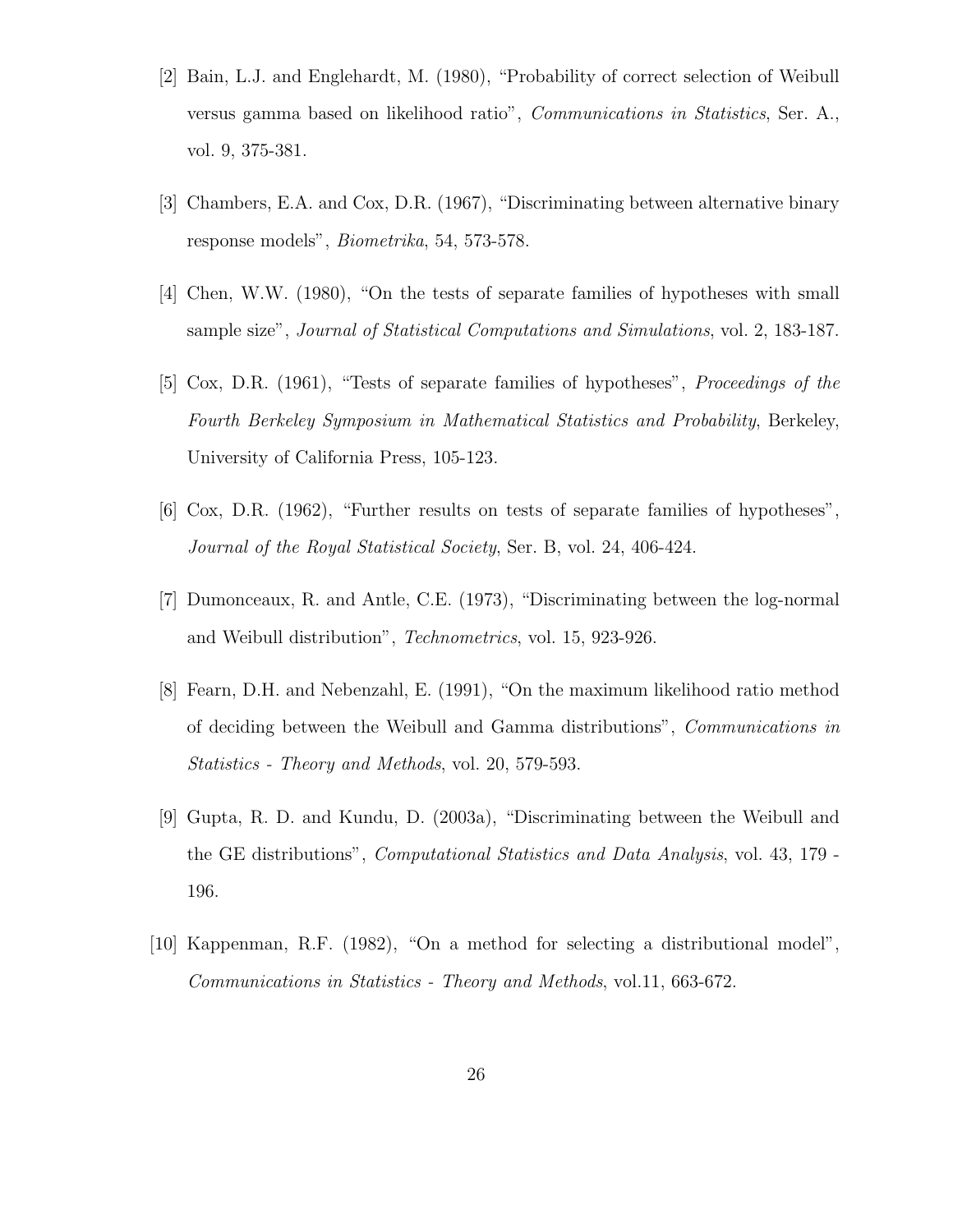- [11] Keats, J. B., Nahar, P.C. and Korbell, K.M. (2000), "A study of the effect of misspecification of the Weibull shape parameter on confidence bounds based on the Weibull-exponential transformation", Quality and Reliability Engineering International, vol. 16, 27 - 31.
- [12] Kundu, D., Gupta, R.D. and Manglick, A. (2005), "Discriminating between the lognormal and generalized exponential distributions", *Journal of Statistical Planning* and Inference, vol. 127, 213 - 227.
- [13] Kundu, D. and Manglick, A. (2004), "Discriminating between the Weibull and Log-Normal distributions", Naval Research Logistics, vol. 51, 893-905, 2004.
- [14] Kundu, D. and Manglick, A. (2005), "Discriminating between the Log-Normal and gamma distributions", Journal of the Applied Statistical Sciences, vol. 14, 175-187, 2005.
- [15] Lawless, J.F. (1982), Statistical Models and Methods for Lifetime Data, John Wiley and Sons, New York.
- [16] Linhardt, H. and Zucchini, W. (1986), Model Selection, Wiley, New York.
- [17] Marshall, A.W., Meza, J.C. and Olkin, I. (2001), "Can data recognize its parent distribution?", Journal of Computational and Graphical Statistics, vol. 10, 555 - 580.
- [18] Pascual, F.G. (2005), "Maximum likelihood estimation under misspecified lognormal and Weibull distributions", *Communications in Statistics - Simulation and* Computations vol. 34, 503 - 524, 2005.
- [19] Pereira, B, de (1978), "Empirical comparison of some tests of separate families of hypothesis", Metrika, vol. 25, 219 - 234.